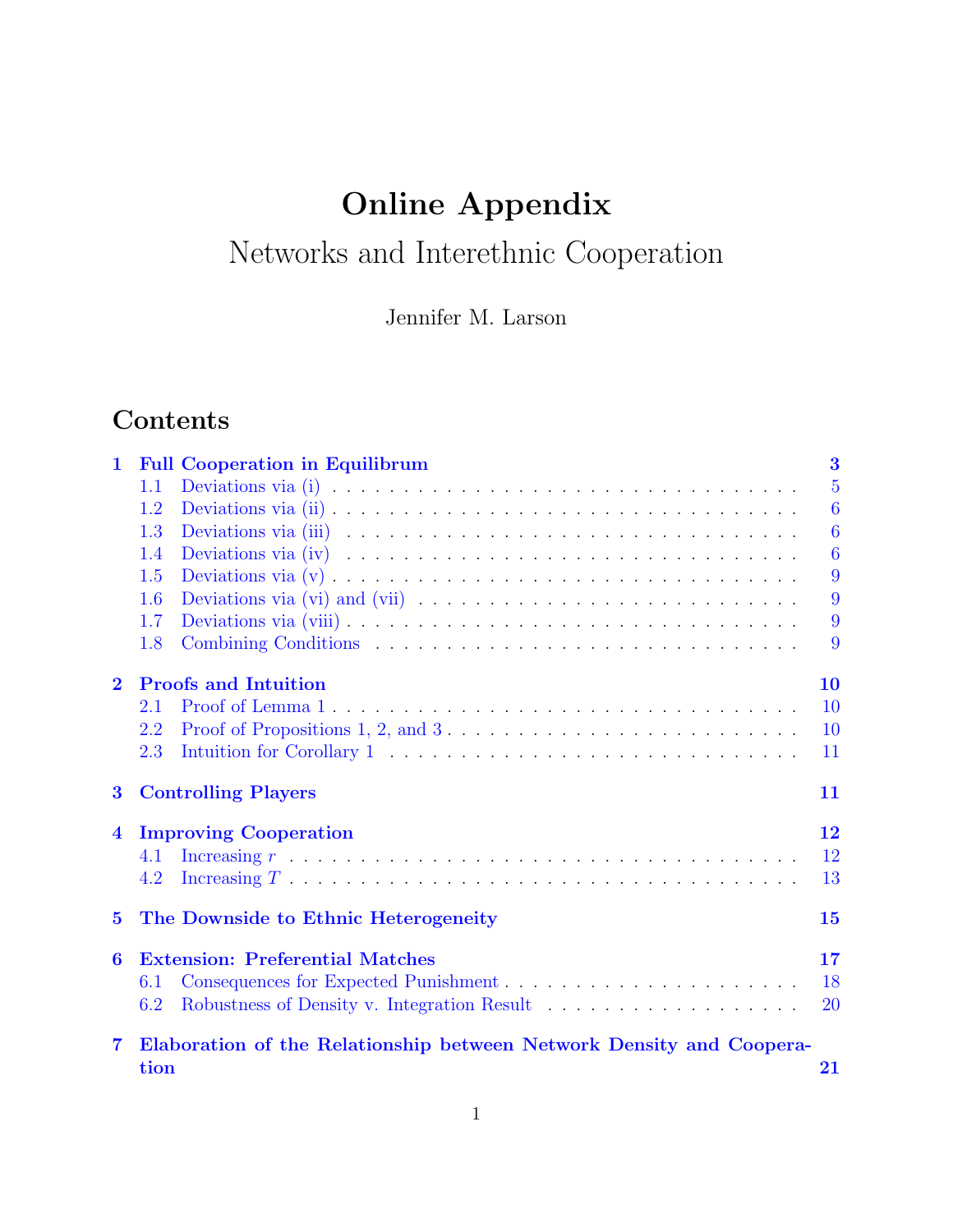## [8 Extension: Alternate Information Environment](#page-23-0) [24](#page-23-0)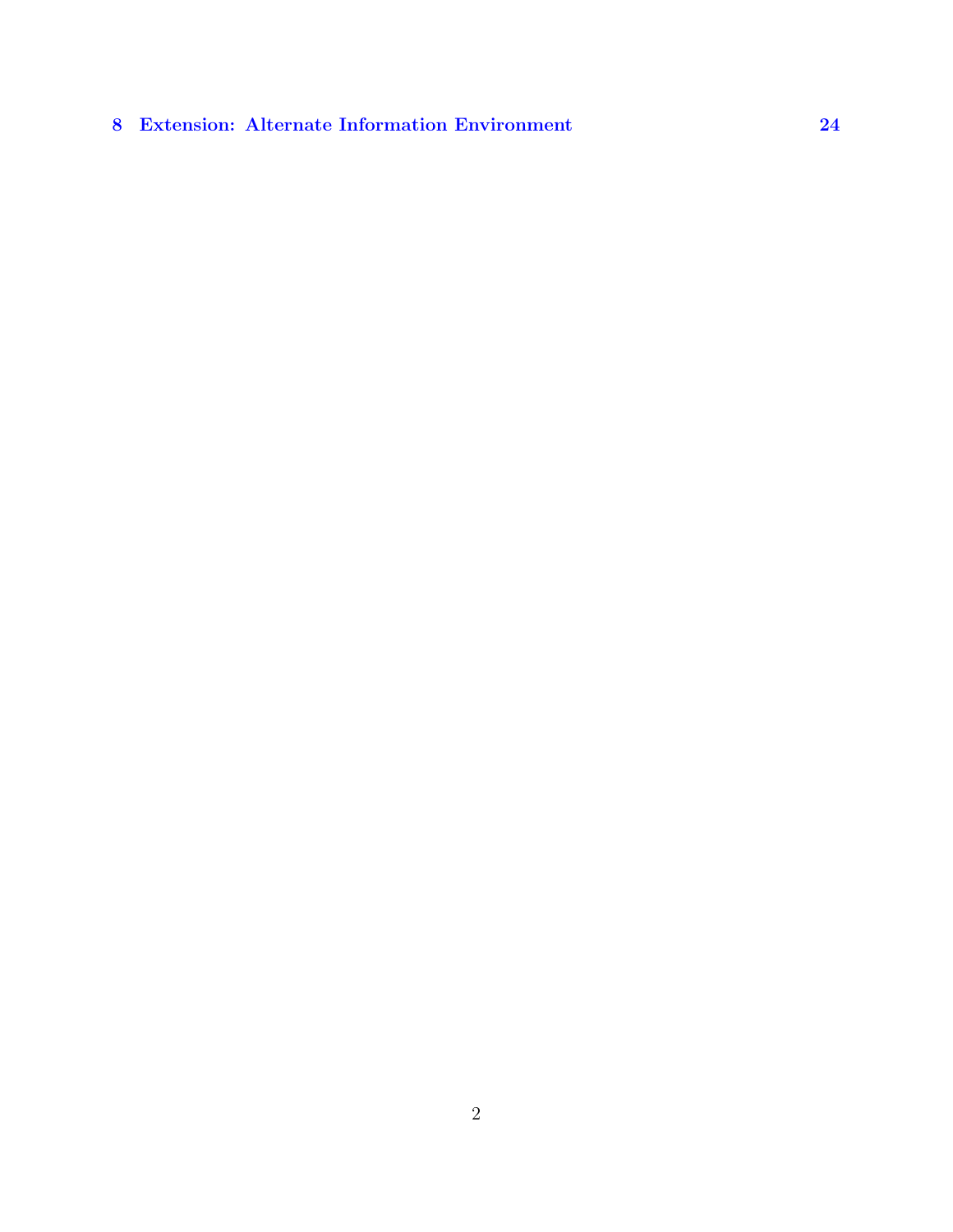## <span id="page-2-0"></span>1 Full Cooperation in Equilibrum

#### Full Cooperation in Equilibrium

This section contains the conditions for full cooperation under Network In-Group Policing,  $\sigma^{NWIGP}$ .  $\sigma^{NWIGP}$  is sequentially rational for all members of groups A and B if and only if, given  $r, p, T, g_A$  and  $g_B$ :

$$
\delta^T \ge \frac{(\alpha - 1)(n - 1)}{\min_{i,j} \# N_{j-i}^{rT} (1 - p)(1 + \beta)},
$$
\n(1)

and

$$
\delta^T \geq \frac{\beta(n-1)}{\min_{i,j} \# N_{j-i}^{rT} (1-p)(1+\beta)}
$$
\n
$$
(2)
$$

for all  $i, j \in A$  and  $i, j \in B$ , where  $N_{j-i}^{rT} \equiv N_j^{rT}(g \setminus i) \cup j$ .

Note that the conditions reduce to the conditions in [Fearon and Laitin](#page-25-0) [\(1996\)](#page-25-0) when the communication networks  $g^A$  and  $g^B$  are complete. In that case,  $\# N^{rT}_{j-i} = n-1$  for all  $i, j \in A \cup B$  for any r and T. The proof, along with a discussion of beliefs that extend the behavior to sequential equilibrium, is as follows:

Proof. To establish sequential rationality, I will show that for any history and at any information set, all players prefer to comply with  $\sigma^{NWIGP}$  given the conditions above. Players' strategies respond to messages; specifically, they implement punishment in response to messages sent from victims of in-group deviations and observers of out-group deviations.

 $M_{i,t}$  is the set of messages i has received about the last T rounds by time t, and contains the identities of offenders who deserve punishment. If the network is incomplete, it could be that i has deviated from  $\sigma^{NWIGP}$  and yet some potential opponent j has not received a message saying so. To make the exposition clearer, call a player "in bad standing" if he has deviated from  $\sigma^{NWIGP}$  in the last T rounds and "in good standing" if he has complied with  $\sigma^{NWIGP}$  in the last T rounds.

A player  $i$  can be in bad standing and yet not face punishment from an opponent  $j$  in a particular round if j has not received a message indicating is bad standing; i.e. if  $i \notin M_{j,t}$ . A player's standing is determined by his use of messages, so a player always knows when he himself misbehaves and earns bad standing.<sup>[1](#page-2-1)</sup> Additionally, a player who is in bad standing

<span id="page-2-1"></span><sup>&</sup>lt;sup>1</sup>For instance, *i* playing *d* in a pairing with some j about whom no message has been received,  $j \notin M_{i,t}$ , warrants punishment even if j so happened to be in bad standing. j can determine that i would not have known about his defection, and so spreads the word that  $i$  deserves punishment. In this scenario,  $i$  was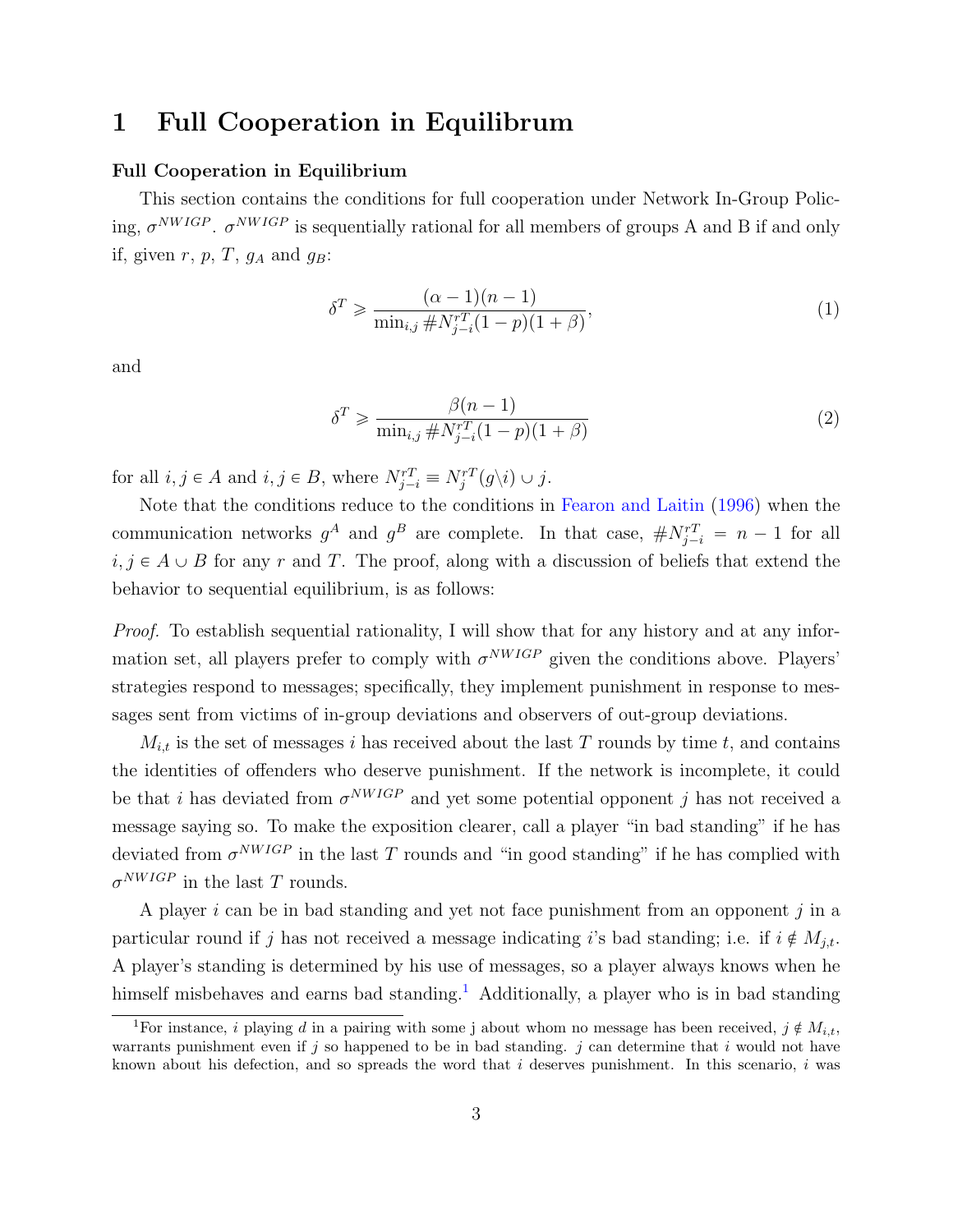knows against whom he misbehaved and knows the network structure, so he knows who has received messages indicating his bad standing.

There are eight ways for an individual  $i$  to deviate from her strategy. When player  $i$  is in good standing:

- i Play d against a  $j \notin M_{i,t}$
- ii Play c against a  $j \in M_{i,t}$
- iii Play d in an out-group pairing

When player  $i$  is in bad standing:

- iv Play d with  $j \notin M_{i,t}$  when  $i \in M_{j,t}$
- v Play d with  $j \notin M_{i,t}$  when  $i \notin M_{j,t}$
- vi Play c with  $j \in M_{i,t}$  when  $i \in M_{j,t}$
- vii Play c with  $j \in M_{i,t}$  when  $i \notin M_{j,t}$

viii Play  $d$  in an out-group pairing

Assessing compliance with  $\sigma^{NWIGP}$  requires a lot of accounting detail for intermediate rounds that ends up falling out of the binding conditions. Recall from the article text that  $N_i^k$  is the k-neighborhood of player i in a network, which is the set of individuals reachable from  $i$  in paths of length  $k$  or shorter. The assumptions about message transmission and rate r result in a message sent from i reaching individuals  $N_i^{rl}$  in l rounds. The complement of this set (excluding *i*) will be denoted  $\overline{N}_i^{rl}$  $i<sup>i</sup>$ . The number of individuals in these sets are  $\#N_i^{rl}$  and  $\# \overline{N}_i^{rl}$  $\frac{i}{i}$ .

A player who deviates does not participate in the spread of the message about his own deviation. Any messages his victims send are effectively traveling through the network  $g|_{A\setminus i}$ , the subnetwork induced by everyone except  $i$ . When the need arises to specify the reach of i's victim j, I will use the notation  $N_{j-i}^{rl}$ , where the j – i indicates that this is j's reach in the network comprised of everyone except i. This is equivalent to, but slightly less cumbersome to write than,  $N_j^{rl}(g\backslash i)\cup j$ .

When a player assesses future costs and benefits of a decision made in  $t$  at a hypothesized history of play, an intermediate range of future periods are ambiguous to the player.

defecting and accidentally got lucky; the strategy does not reward this luck.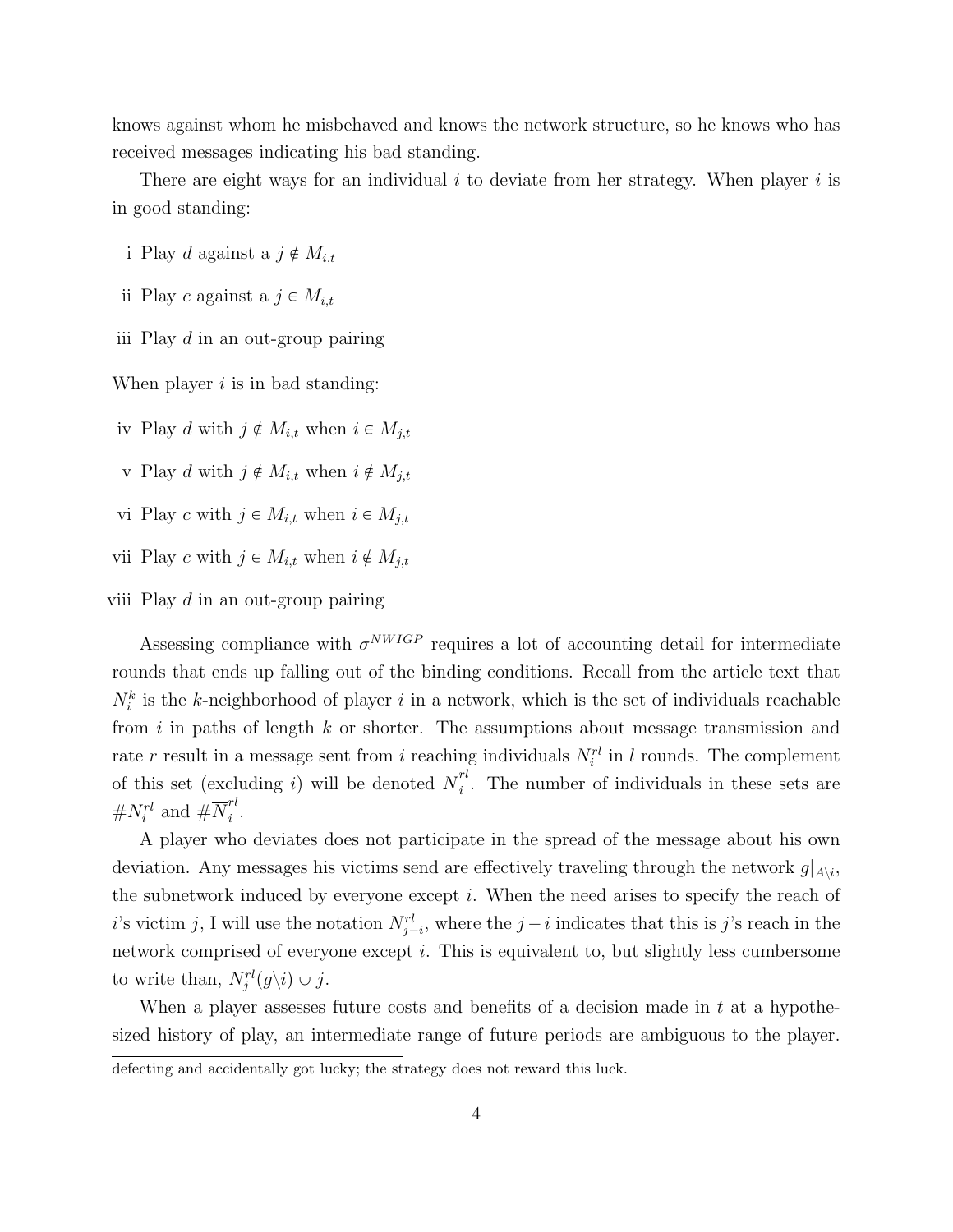Specifically, i cannot know how many others about whom he will receive messages for the next few rounds.<sup>[2](#page-4-1)</sup> Let  $\star$  denote parameters that are the result of a player's guess.  $G_i^{l\star}$  is player  $i$ 's guess of the set of individuals about whom  $i$  will not have received a message by period l (will be thought to be in Good standing), and likewise  $B_i^{\dagger\star}$  is i's guess of the set of individuals about whom i will have received a message by  $l$  (will be known to be in Bad standing). When a player knows this information rather than guesses it, it will be displayed without the  $\star$ . The binding conditions are independent of these guesses, precluding the need to precisely specify beliefs. Without loss of generality, the conditions will be presented for players in A.

#### <span id="page-4-0"></span>1.1 Deviations via (i)

First consider deviations according to  $(i)$ , in which a player in good standing plays d in a round with an in-group player j about whom i has received no message. The expected number of future punishers depends on j's network position. Expected payoffs for the next  $T-1$  periods depend on guesses  $G^{\star}$  and  $B^{\star}$ ; after that, regardless of history,  $\sigma^{NWIGP}$  ensures that  $G^* = A \setminus i$  (which has size  $n - 1$ ) and  $B^* = \emptyset$ . Complying with  $\sigma^{NWIGP}$  would yield:

$$
1 + \sum_{l=1}^{T-1} \delta^l \left[ \frac{1-p}{n-1} \left[ \#G_i^{l\star} + \#B_i^{l\star}\alpha \right] + p \right] + \delta^T + \sum_{l=T+1}^{\infty} \delta^l
$$

whereas deviating would yield:

$$
\alpha + \sum_{l=1}^{T-1} \delta^l \left[ \frac{1-p}{n-1} \left[ \#(N_{j-i}^{rl} \cap G_i^{l\star})(-\beta) + \#(N_{j-i}^{rl} \cap B_i^{l\star})(0) + \#(\overline{N}_{j-i}^{rl} \cap G_i^{l\star}) + \#(\overline{N}_{j-i}^{rl} \cap B_i^{l\star})\alpha \right] + \delta^T \left[ \frac{1-p}{n-1} \left[ \#(N_{j-i}^{rl})(-\beta) + \#(\overline{N}_{j-i}^{rl}) \right] + p \right] + \sum_{l=T+1}^{\infty} \delta^l.
$$

The expressions above simplify using the fact that  $\#(N_{j-i}^{rl} \cap A\backslash i) = \#N_{j-i}^{rl}$ . Complying in a round with  $j$  is thus weakly preferred to deviating when:

$$
\alpha - 1 \leq \sum_{l=1}^{T-1} \frac{\delta^l(1-p)}{n-1} \left[ \#(N_{j-i}^{rl} \cap G_i^{l\star})(1+\beta) + \#(N_{j-i}^{rl} \cap B_i^{l\star})\alpha \right] \right. \\ \left. + \frac{\delta^T(1-p)}{n-1} \left[ \#N_{j-i}^{rT}(1+\beta) \right] \right].
$$

<span id="page-4-1"></span><sup>&</sup>lt;sup>2</sup>Though he does know this number is bounded by his  $rT$ -neighborhood, the maximum set of people i could ever receive messages about.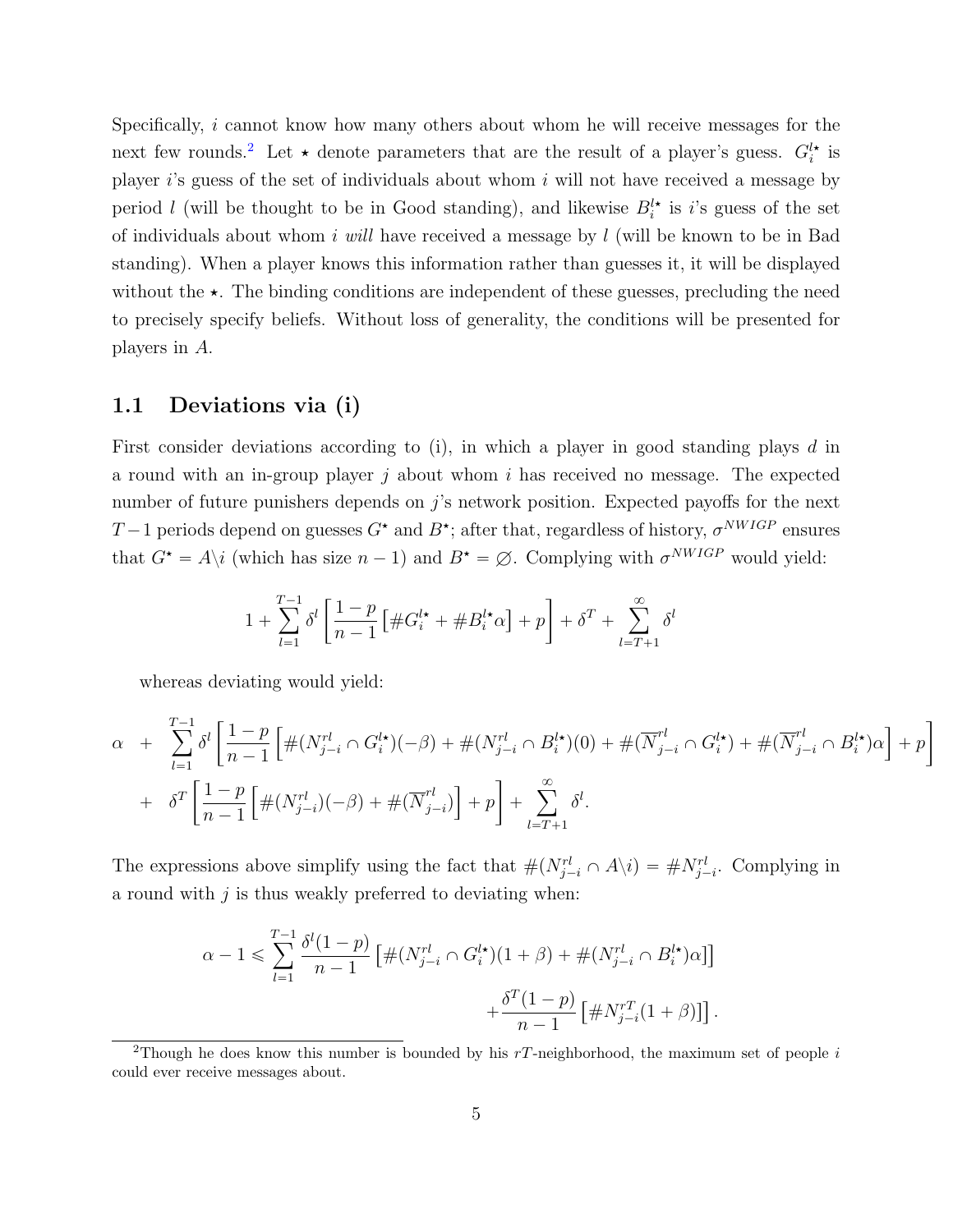The sum in the condition contains terms for all but the final round of expected punishment and depends in each round on the number of individuals reached by  $j$ 's message about whom i does not expect to have received a message by then, and the number of individuals reached by  $j$ 's message about whom  $i$  does expect to have received a message by then. By the end of the punishment phase, everyone will be cooperative in compliance with  $\sigma^{NWIGP}$ , so the net cost of punishment in that round is only determined by the number of others who will be reached by  $\hat{j}$ 's message by then.

#### <span id="page-5-0"></span>1.2 Deviations via (ii)

Deviations according to (ii), in which a player i in good standing plays c rather than d with a player about whom i has received a message, are trivially not preferred. Complying with  $\sigma^{NWIGP}$  yields  $\alpha$ ; deviating earns 1, strictly less by assumption.

#### <span id="page-5-1"></span>1.3 Deviations via (iii)

Deviating via (iii) entails player  $i$  in good standing playing  $d$  in an out-group pairing. The form of this defection is identical to (i), except that it is i's network position rather than an ingroup opponent's that matters (since out-group interactions are observable by assumption). The condition then becomes:

$$
\alpha - 1 \leq \sum_{l=1}^{T-1} \frac{\delta^l (1-p)}{n-1} \left[ \#(N_i^{rl} \cap G_i^{l\star})(1+\beta) + \#(N_i^{rl} \cap B_i^{l\star})\alpha \right] \right] + \frac{\delta^T (1-p)}{n-1} \left[ \#N_i^{rT} (1+\beta) \right].
$$

#### <span id="page-5-2"></span>1.4 Deviations via (iv)

Consider an  $i$  in bad standing who is contemplating a defection via (iv), in which he would play d against a j about whom he has received no message. This deviation is similar in form to  $(i)$ , with one important difference: i, being in bad standing, already expected some amount of punishment. His assessment of this deviation then depends on the net additional cost from punishment. This amount depends both on how recent his most recent past deviation was, as well as the identity of his past victim.

Call  $t^d$  the number of periods ago i most recently defected, and call k the victim of i's defense in that round. This means in t, i faces  $T - t<sup>d</sup>$  more rounds of punishment from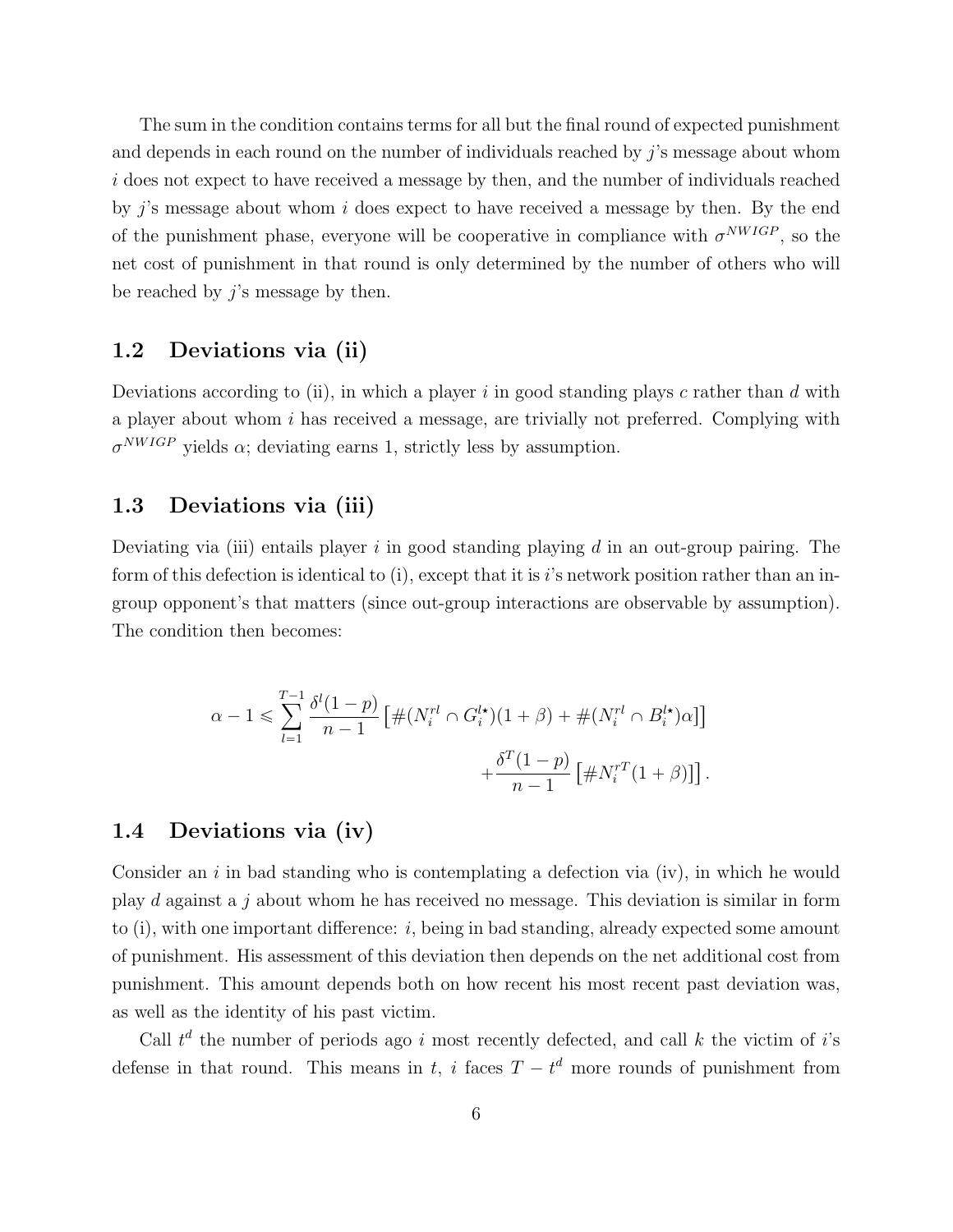that offense. A new offense today extends the punishment to  $t + T$ . Moreover, defecting on someone new, j, in t who is far away from his past victim  $k$  can increase the amount of punishment *i* expects even in the next  $T - t^d$  rounds.

 $i$ 's expected punishment from his defection against k that occurred  $t^d$  rounds ago depends on the network position of  $k<sup>3</sup>$  $k<sup>3</sup>$  $k<sup>3</sup>$ . From the round under consideration until  $T - t<sup>d</sup>$  rounds into the future, i expects punishment for this offense which is a function of  $N_k$ . Specifically, his expected punishment l rounds from now depends on

$$
N_{k-i}^{r(t^d+l)}.
$$

His net expected punishment from defecting on  $j$  now also depends on  $j$ 's network position. For the next  $T - t^d$  rounds, his expected punishment depends on all those who receive a message from k and/or a message from j. That is, his expected punishment l rounds from now until  $T - t^d$  depends on:

$$
N_{k-i}^{r(t^d+l)} \cup N_{j-i}^{rl}
$$

After that and until T rounds from now, his punishment depends on the message sent from j,  $N_{j-i}^{rl}$ , i then prefers to comply rather than deviate via  $(iv)$  against j so long as:

$$
\beta \leqslant \sum_{l=1}^{T-t^d} \frac{\delta^l(1-p)}{n-1} \left[ N W_G^{l\star}(-\beta) + \overline{N} \overline{W}_G^{l\star} + \overline{N} \overline{W}_B^{l\star} \alpha \right]
$$
  
+ 
$$
\sum_{l=T-t^d+1}^{T-1} \frac{\delta^l(1-p)}{n-1} \left[ \# (N_{j-i}^{r_l} \cap G_i^{l\star})(1+\beta) + \# (N_{j-i}^{r_l} \cap B_i^{l\star}) \alpha \right]
$$
  
+ 
$$
\frac{\delta^T(1-p)}{n-1} \left[ \# N_{j-i}^{rT}(1+\beta) \right]
$$

<span id="page-6-0"></span>where

<sup>&</sup>lt;sup>3</sup>This implicitly assumes that k is a member of the in-group. The same condition results if we assume k is a member of the out-group and then use i's network position as the relevant consideration for the cost of his past defection.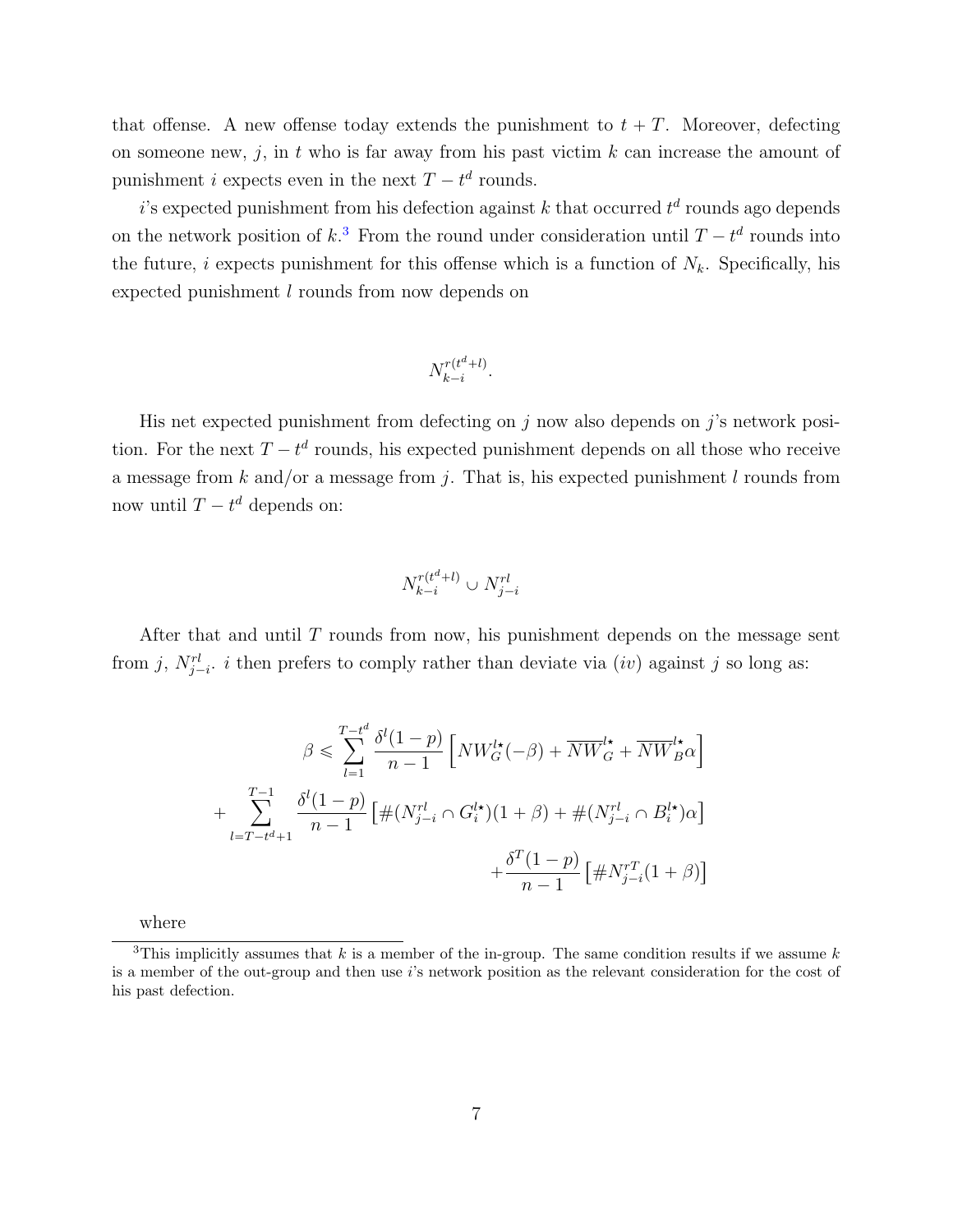$$
NW_G^{l\star} = #(N_{j-i}^{rl} \cap N_{k-i}^{r(t^{d}+l)} \cap G_i^{l\star}) - #(N_{j-i}^{rl} \cap G_i^{l\star}),
$$
  
\n
$$
\overline{NW}_G^{l\star} = #(\overline{N_{j-i}^{rl} \cap N_{k-i}^{r(t^{d}+l)} \cap G_i^{l\star})} - #(\overline{N_{j-i}^{rl} \cap G_i^{l\star})}
$$
  
\n
$$
\overline{NW}_B^{l\star} = #(\overline{N_{j-i}^{rl} \cap N_{k-i}^{r(t^{d}+l)} \cap B_i^{l\star})} - #(\overline{N_{j-i}^{rl} \cap B_i^{l\star})}.
$$

This condition can be further simplified.<sup>[4](#page-7-0)</sup> First, note that the condition is more difficult to satisfy as the right hand side decreases. The only term dependent on the identity of the first victim  $k$  is the first sum. This first sum takes its maximum when the neighborhoods around j and k are distinct; conversely, when new victim j is in the  $t^d$ -neighborhood of k, the condition is hardest to satisfy.

Consequently, one scenario in the set of binding cases is that in which  $i$  is contemplating defecting for a second time against the same person, i.e. when  $j = k$ . In that case,  $N_{j-i}^{rl} \cap$  $N_{k-i}^{r(t^d+l)} = N_{j-i}^{rl}$ , and since intersection is associative,  $NW_G^{l\star} = \overline{NW}_G^{l\star} = \overline{NW}_B^{l\star} = 0$ . That is, in the binding case, an additional defection adds no cost to the first  $T - t^d$  rounds of expected punishment. The binding condition becomes:

$$
\beta \leqslant \sum_{l=T-t^{d}+1}^{T-1} \frac{\delta^{l}(1-p)}{n-1} \left[ \#(N_{j-i}^{rl} \cap G_i^{l\star})(1+\beta) + \#(N_{j-i}^{rl} \cap B_i^{l\star})\alpha \right] + \frac{\delta^{T}(1-p)}{n-1} \left[ \#N_{j-i}^{rT}(1+\beta) \right].
$$

Furthermore, since the terms of the sum are all positive, the right hand side is minimized when the sum includes fewer periods. This means the binding case is one in which the second defection on k occurs immediately following the first, i.e. in which the old defection just occurred in the last period so that  $t^d = 1$ . In this binding case, the first  $T - 1$  rounds of punishment would be the same, and the condition reduces further to

$$
\beta \leq \frac{\delta^T (1-p)}{n-1} \left[ \# N_{j-i}^{rT} (1+\beta) \right].
$$

So long as the person considering defecting a second time against a player in back-to-back rounds can be disincentivized from doing so, no one wants to defect a second time against

<span id="page-7-0"></span><sup>&</sup>lt;sup>4</sup> The current form makes use of the following set operation:  $\#(N_k \cap G) - \#((N_k \cup N_j) \cap G) = \#(N_k \cap G)$  $N_j \cap G$ ) –  $\#(N_j \cap G)$ .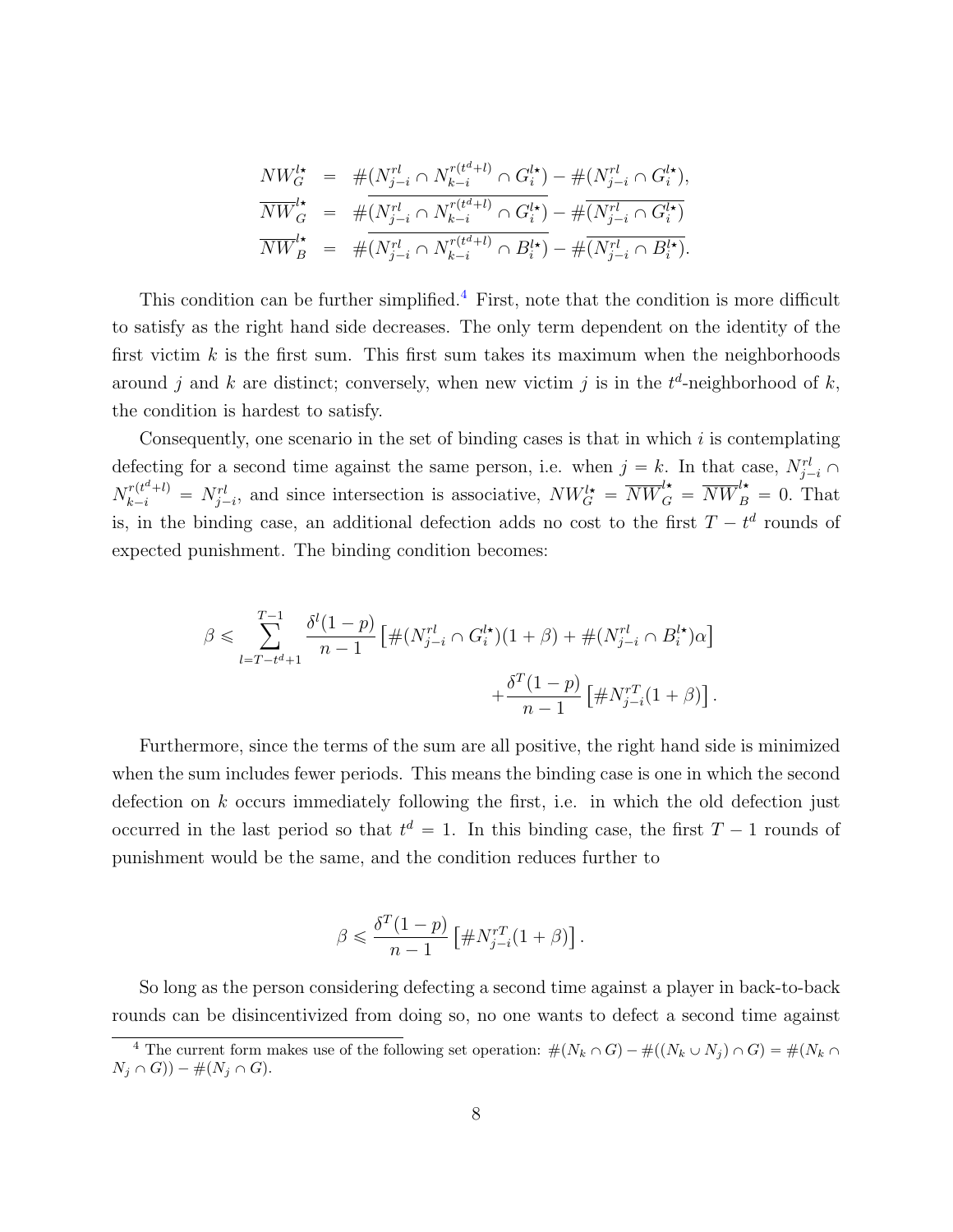anyone at any time.

#### <span id="page-8-0"></span>1.5 Deviations via (v)

Deviations via (v), in which a player i plays d against a j for whom  $i \notin M_{j,t}$ , differ from (iv) only in the immediate gain. Expected net future punishment is the same. In this case, complying yields 1 immediately while deviating earns  $\alpha$ , so the condition becomes:

$$
\alpha - 1 \leqslant \frac{\delta^T (1 - p)}{n - 1} \left[ \# N_{j-i}^{rT} (1 + \beta) \right].
$$

#### <span id="page-8-1"></span>1.6 Deviations via (vi) and (vii)

As with deviations via (ii), deviating by playing c against someone about whom a message has been received is trivially not preferred. In (vi) complying yields 0 while deviating yields  $-\beta$ ; in (vii) complying yields  $\alpha$  while deviating yields 1.

#### <span id="page-8-2"></span>1.7 Deviations via (viii)

Similar to the comparison of (i) and (iii), the condition to disincentivize  $i$  from playing  $d$  in an out-group pairing is similar to the condition to disincentivize him from playing  $d$ against an in-group member about whom he has received no message and who has received no message about  $i$  (v). The difference is that, since the out-group interaction is public (and since no message sent by someone in the out-group reaches anyone in the in-group), the network position that matters is  $i$ 's. The condition is the same as in (v) otherwise:

$$
\alpha - 1 \leq \frac{\delta^T (1 - p)}{n - 1} \left[ \# N_i^{rT} (1 + \beta) \right].
$$

#### <span id="page-8-3"></span>1.8 Combining Conditions

Satisfying the condition to prevent deviations via  $(v)$  for all potential opponents j implies satisfying the condition to prevent deviations via (i). Additionally, satisfying the condition to prevent deviations via (viii) implies satisfying the condition to prevent deviations via (iii). Moreover, since  $\{N_j^{rT}\}_{\forall j \in A} = \{N_i^{rT}\}_{\forall i \in A}$ , since  $g^A|_{A \setminus i} \subset g^A$ , and since there are no isolates,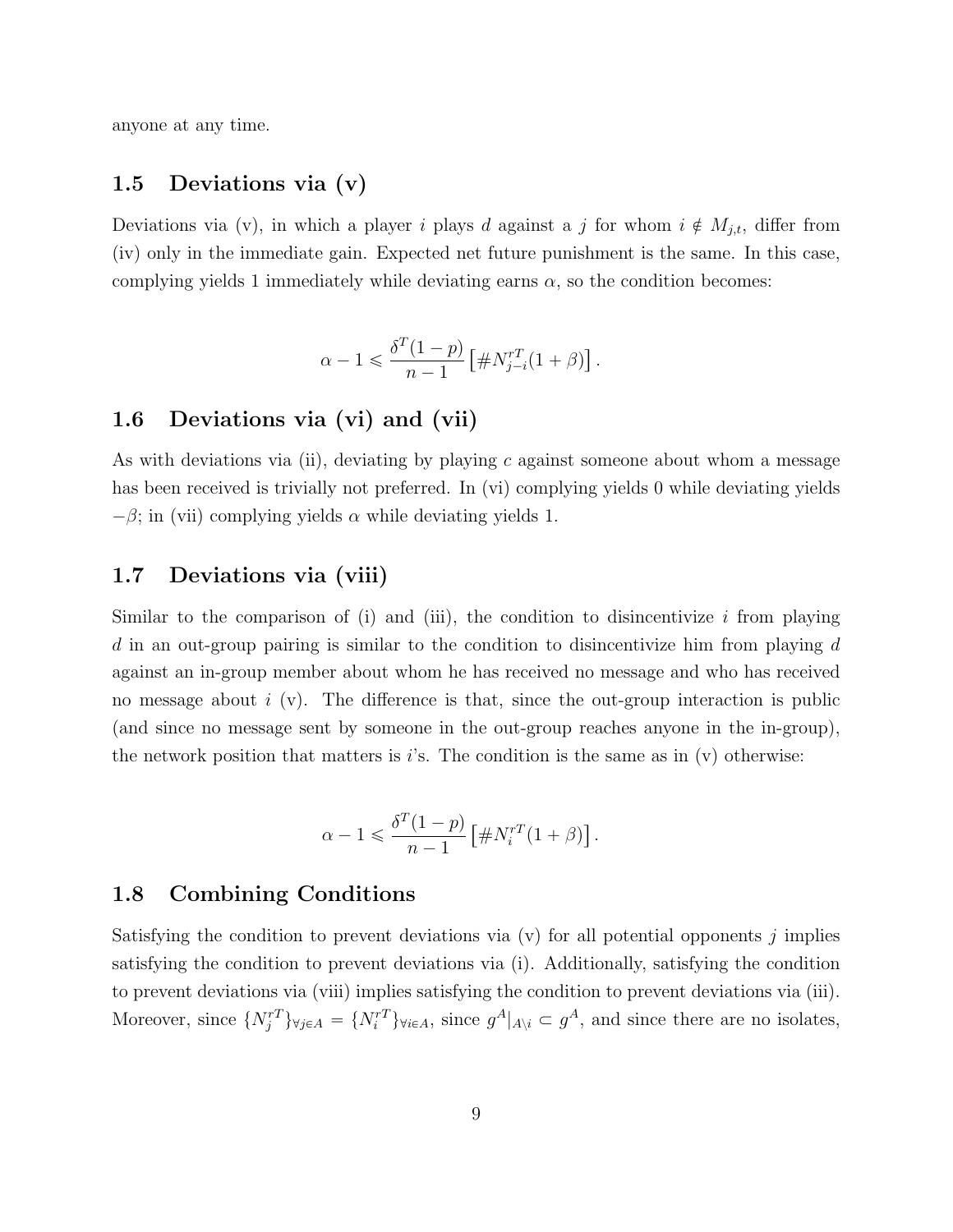satisfying condition (v) for all members of A implies satisfying condition (iii).<sup>[5](#page-9-3)</sup> Rearranging to place the discount factor on the left hand side, we have the two conditions stated above. Clearly the same conditions must be met for all players in  $B$  as well. If both conditions are satisfied for both groups, no player has an incentive to deviate from  $\sigma^{NWIGP}$  in any history, and the binding player is minimally enticed to comply with  $\sigma^{NWIGP}$  if both conditions are satisfied. Since the conditions for sequential rationality are independent of beliefs, any consistent beliefs trivially extend the behavior to sequential equilibrium.

 $\Box$ 

## <span id="page-9-0"></span>2 Proofs and Intuition

#### <span id="page-9-1"></span>2.1 Proof of Lemma 1

*Proof.* Call  $\delta_i^{min}(g)$  the lowest value of  $\delta$  that would satisfy a condition for player i given network g. The comparisons follow straightforwardly from the conditions for full cooperation presented above. Specifically:

1) [From conditions ruling out deviations via (iii) and (viii)] Given network  $g^A$ , for  $i, j \in A$ ,  $k \in B: \frac{\#N_i^{rT}}{n-1} > \frac{\#N_j^{rT}}{n-1} \Rightarrow \delta_i^{min}(g^A) < \delta_j^{min}(g^A).$ 

2) [From conditions ruling out deviations via (ii), (iv) and (v)] Given network  $g^A$ , for  $i, j, k, l \in$ A,  $\min_k \left\{ \frac{\#N_k^{rT}(g\backslash i)}{n-1} \right\}$  $\left\{\frac{mT^T(g\setminus i)}{n-1}\right\} > \min_l \left\{\frac{\#N_l^{rT}(g\setminus j)}{n-1}\right\}$  $\left\{\frac{i^+(g\vee j)}{n-1}\right\} \Rightarrow \delta_i^{min}(g^A) < \delta_j^{min}(g^A).$ 

3) [From conditions ruling out deviations via (iii) and (viii)] For  $i \in A$ , with network  $g^A$ and  $i' \in A$  with network  $g^{A'}$ ,  $j \in out-group$ ,  $\min_i$  $^{\rm a}$  $\frac{\#N_i^{rT}}{n-1}$ ii<br>.  $>$  min<sub>i'</sub>  $\in A,$ <br> $\left\{\frac{\#N_i^{rT}}{n-1}\right\}$ yj<br>.  $\Rightarrow \delta^{min}(g^A)$  <  $\delta^{min}(g^{A^\prime}).$ 

4) [From conditions ruling out deviations via (ii), (iv) and (v)] For  $i, k \in A$  with network <sup>4</sup>) [From conditions runng out deviation<br> $g^A$  and  $i', k' \in A$  with network  $g^{A'}$ ,  $\min_{i,k} \left\{$ ),<br>.  $\#N^{rT}_{k'} (g^{A'}\backslash i')$  $\#N^{rT}_k(g^A\backslash i)$  $\left\{\frac{\partial^{\alpha_1}(\theta^{\alpha_2}(\theta^{\alpha_3}))}{\partial \theta^{\alpha_1}(\theta^{\alpha_2})}\right\} \Rightarrow \delta^{\text{min}}(g^A) <$  $>\min_{i',k'}$  $n-1$  $\delta^{min}(g^{A^\prime}).$  $\Box$ 

#### <span id="page-9-2"></span>2.2 Proof of Propositions 1, 2, and 3

The result follows immediately from the conditions for full cooperation above and the example in the text. The conditions make clear that the binding constraint on full cooperation is the reach in the network of the most peripheral group member; the example shows why this

<span id="page-9-3"></span><sup>&</sup>lt;sup>5</sup>Since the condition must hold for the minimum  $\# N_{j-i}^{rT}$   $\forall i, j \in A$ , it must hold for the minimum  $\# N_{i-j}^{rT}$ , and the minimum  $\# N_{i-j}^{rT}$  is at least as small as the minimum  $\# N_i^{rT}$ . Hence satisfying the equilibrium condition in terms of  $\# N_{i-j}^{rT}$  implies satisfying it in terms of  $\# N_i^{rT}$ .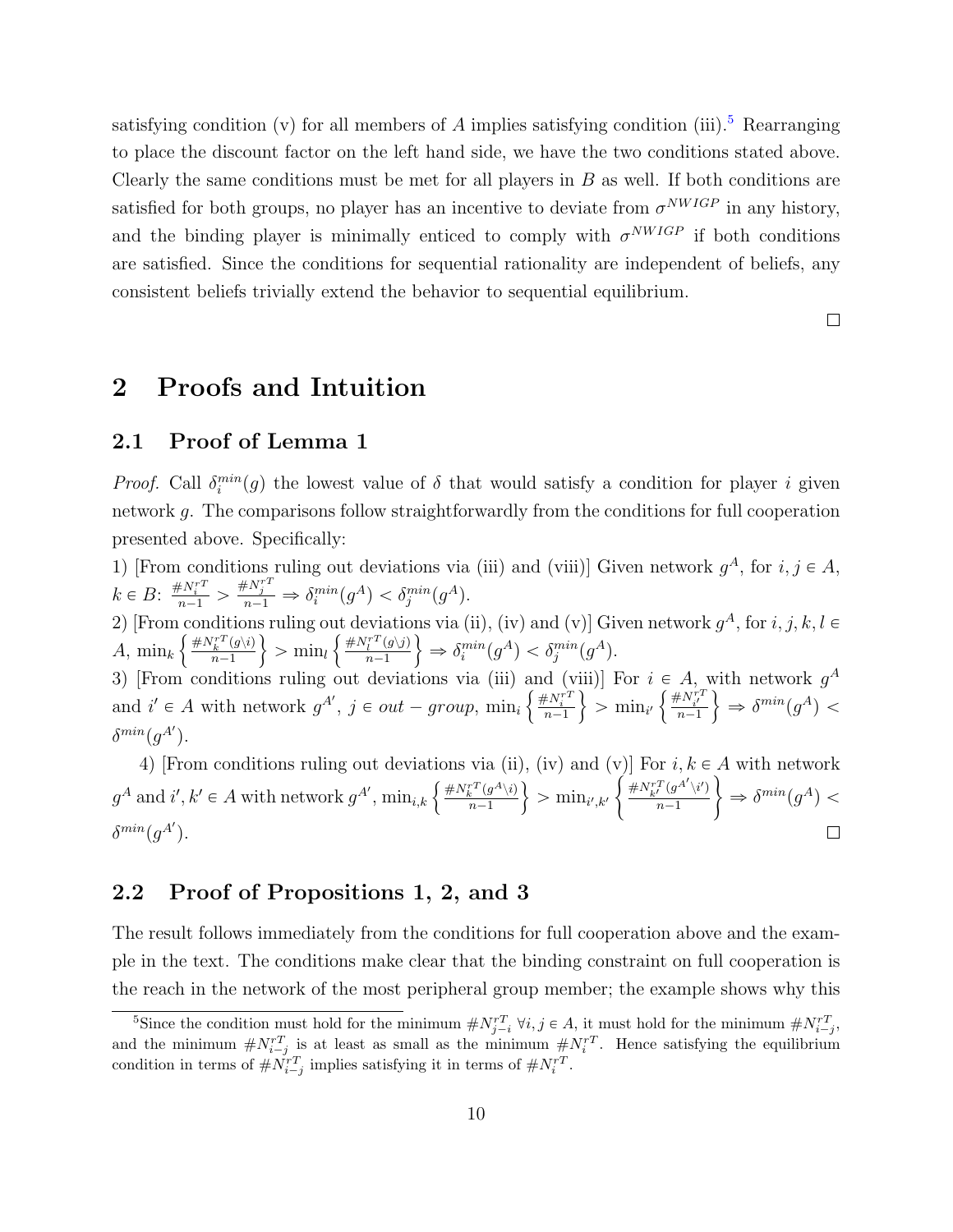position is not identical to network density. The conditions can be rearranged to establish the comparison for networks of arbitrary size in Proposition 2, and the upper bound on the probability of cross-group interactions in Proposition 3.

#### <span id="page-10-0"></span>2.3 Intuition for Corollary 1

The conditions for full cooperation bind for the most peripheral players if there are no controlling players, and bind for either controlling player i whose reach in the network  $g\backslash i$  is lower than the reach of the most peripheral in network g or the most peripheral in network g when there exist controlling players. Integrated networks have no controlling players (ruled out by the requirement that integrated networks contain two distinct paths between any pair of nodes). Hence, the binding conditions for full cooperation hinge on the most peripheral in the network g. Since integrated networks are those with a maximum value of the minimum  $rT - neighbourhood$  in the network, no other network with the same number of links could have less peripheral peripheral nodes. Hence, an integrated network is optimal for enforcing cooperation for a given number of links.

## <span id="page-10-1"></span>3 Controlling Players

**Definition** (Controlling Players). Let  $\#inf(g)$  be the number of shortest paths in g that are infinite, i.e. the number of pairs of nodes that have no path in g that connects them. Call player i a **Controlling Player** of network g if  $\#inf(g) < \#inf(g\backslash i)$ .

That is, a player is a controlling player if removing that player from the network increases the number of pairs of nodes that cannot reach each other in the network.<sup>[6](#page-10-2)</sup>

Figure [1](#page-11-2) contains an example of controlling players. Player 2 is a controlling player in the left network in Figure [1.](#page-11-2)

A controlling player is well positioned to defect against an in-group member because the message that his victim would spread about him is restricted in its reach through the network. If player 2 defects against player 1, player 1 would tell his neighbors, but his only neighbor is player 2, who will by assumption not participate in spreading the word about his own offense.  $\# N_1^{rT}(g\backslash 2) = 0$ , leaving just 1 himself to punish 2 if presented with the opportunity. Here 2 controls the access the rest of the group has to 1's information, and can exploit this to defect against 1 with small chance of future punishment.

<span id="page-10-2"></span> ${}^{6}$ Players incident to bridging links are one instance of controlling players. A controlling player may have high betweenness centrality, but need not, as Figure [1](#page-11-2) demonstrates.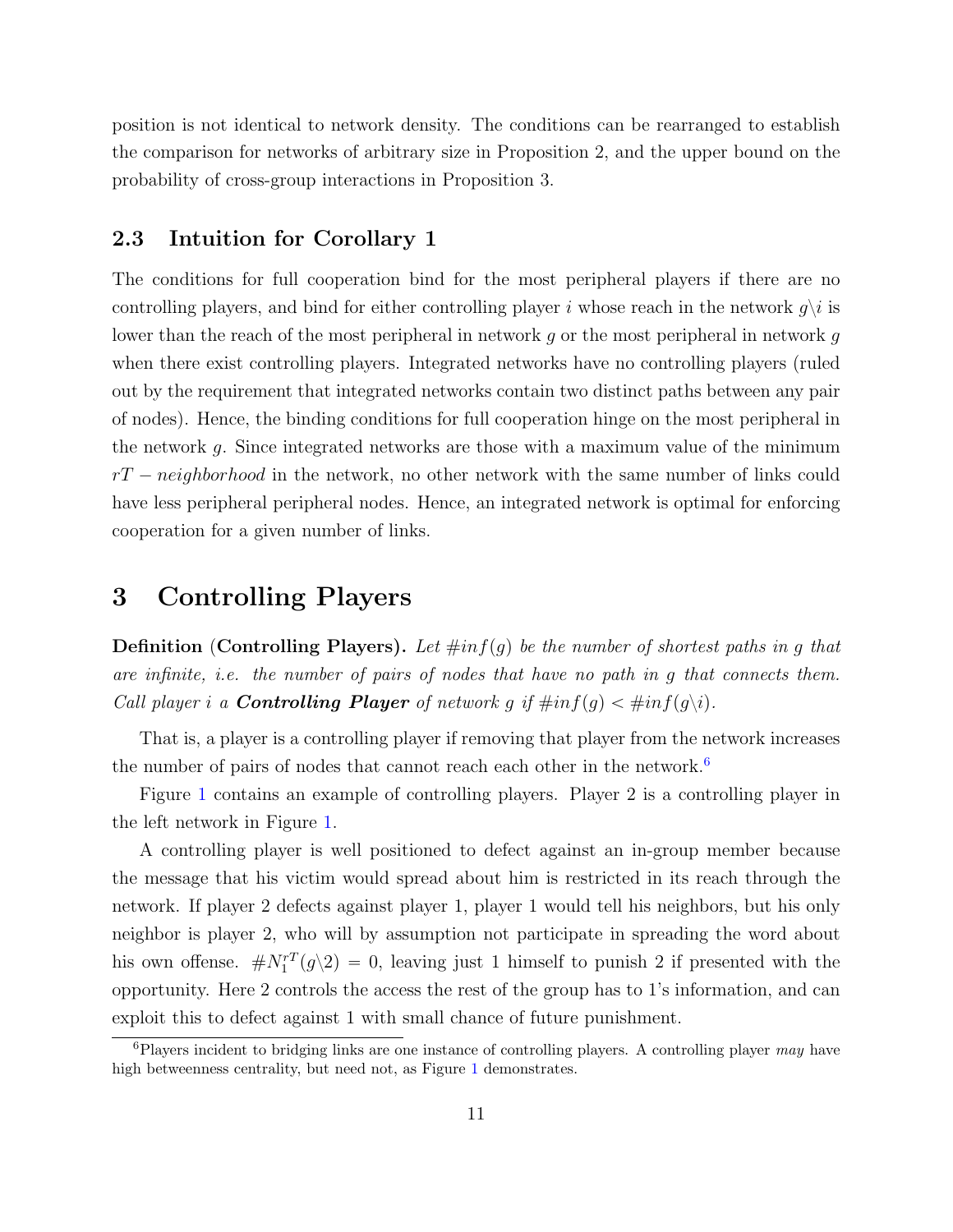<span id="page-11-2"></span>

Figure 1: Example of controlling players. On the left, 2 is in a controlling position and has an incentive to defect against 1. On the right, 5 is in a controlling position.

In the right network of Figure [1,](#page-11-2) player 5 is a controlling player. If 5 defects against 2, 2 tells all of his non-5 neighbors, but the information stops there. 5 sits at a crucial position in the network, controlling the spread of information from one region to another, ensuring that some members of his group are permanently kept out of the loop. If instead a different player, say 1, defects against 2, that information can reach the rest of the network because 1 is not a controlling player.[7](#page-11-3)

Controlling individuals pose a problem for full cooperation because news of their in-group defections will never be known about by everyone else in the group.<sup>[8](#page-11-4)</sup> Controlling individuals also place a limit on the extent to which the improvements discussed in the next section can improve cooperation.

## <span id="page-11-0"></span>4 Improving Cooperation

#### <span id="page-11-1"></span>4.1 Increasing  $r$

Lemma 1 uncovers important sources of improvement to full cooperation. First, if news spreads more quickly, cooperation is weakly (and often strictly) easier to enforce:

<span id="page-11-3"></span><sup>7</sup>Player 5 connects two regions of the network. Such network positions, including bridges, are thought to be valuable in social networks because they connect diverse social groups and may allow access to novel information that can help in areas like job search [\(Granovetter,](#page-25-1) [1973\)](#page-25-1). The present model reminds us that this unique access has a downside: nodes that bridge also wield control over the spread of information, and in some strategic contexts this control can be used to the detriment of the group.

<span id="page-11-4"></span><sup>&</sup>lt;sup>8</sup>Links adding redundant paths to those blocked by a controlling player would be beneficial, which is related to the closure result of [Lippert and Spagnolo](#page-25-2) [\(2011\)](#page-25-2) in a different setting.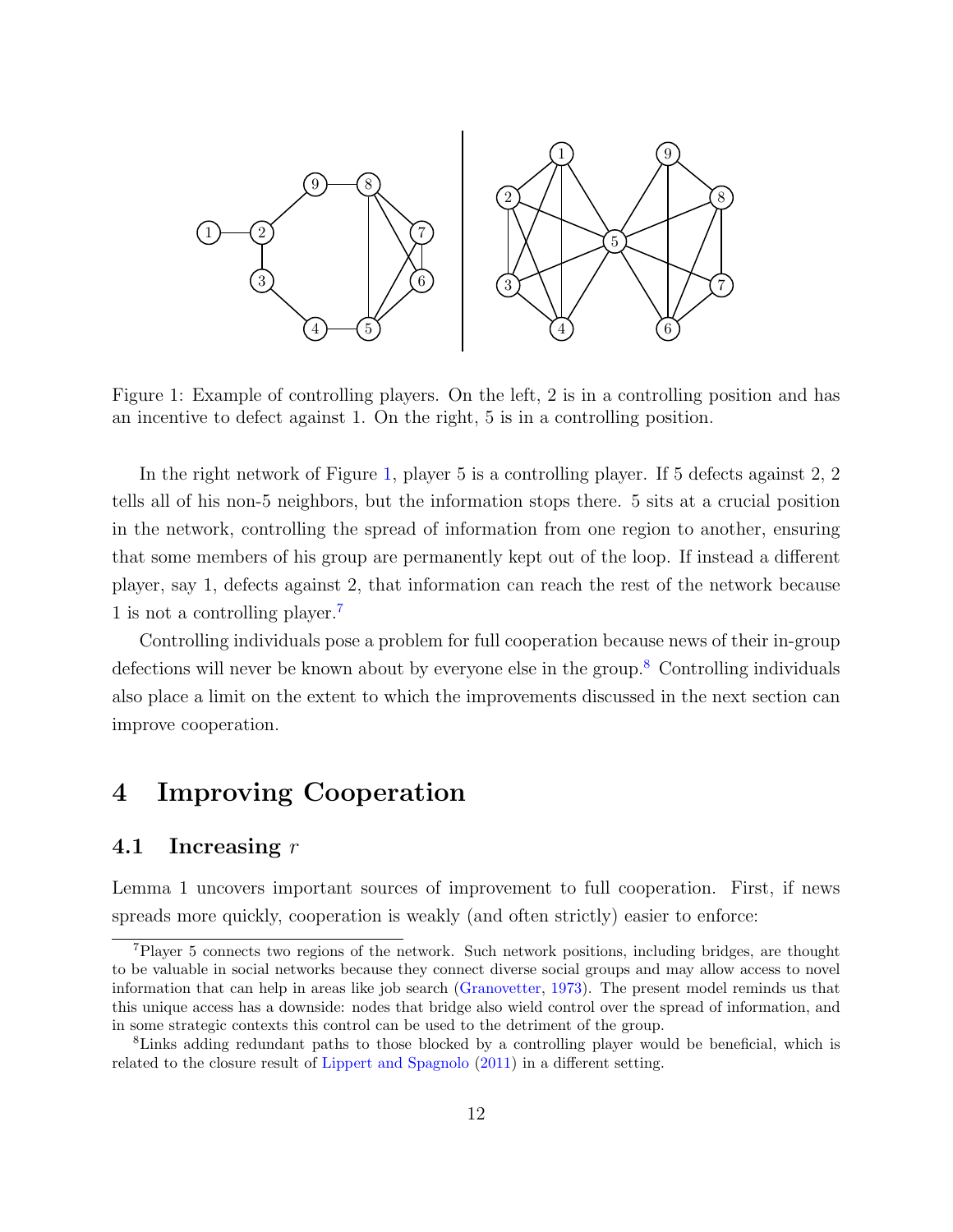Corollary (Faster Spreading News is Better). Given  $g^A, \alpha, \beta, p$  and T,  $\delta^{min}(r') \leq$  $\delta^{min}(r)$  for  $r' > r$ .

The intuition is that when  $r$  is larger, news spreads along more links between each round of play, which means weakly more people hear about an offense each period. The larger is  $r$ , the weakly larger is expected punishment, and so the weakly smaller the minimum discount factor is that could support full cooperation.

The rate of information transmission affects how well groups can enforce cooperation: a group can enforce cooperation more easily when messages spread more rapidly. Relatedly, groups can support a greater volume of interethnic interactions that are cooperative when messages spread more rapidly. Communities that experience a boon to communications technology should find themselves in a better position to enforce intra- and interethnic cooperation; communities that experience setbacks in their communications technology should find themselves in a worse position to enforce cooperation. This intuitive result is masked by models that presume networks to be complete.

#### <span id="page-12-0"></span>4.2 Increasing T

The relationship between punishment length and cooperation is less straightforward. First, note that if networks were complete so that everyone learned directly and immediately about every other in-group member's interactions, if cooperation were possible, punishment lasting a single round would be at least as effective as punishment that lasts any larger (but finite) number of rounds:

Lemma (Long punishment unnecessary in complete networks). When  $g^A$  is complete, if, for some  $\alpha, \beta, p, r, \delta$ ,  $\exists$  T which satisfies the conditions for full cooperation, then  $T = 1$  satisfies the conditions. Moreover, for  $\alpha, \beta, p$  and r, the minimum  $\delta$  that would support full cooperation in equilibrium for  $T > 1$  is larger than the minimum delta that would support full cooperation in equilibrium for  $T = 1$ ,

$$
\delta^{min}(T>1) > \delta^{min}(T=1).
$$

*Proof.* When  $g^A$  is complete,  $\min_{i,j} \left\{$  $\frac{\# N_{j-i}^{rT}}{n-1}$ )  $= 1 \forall i, j \in A$  and any rT. The conditions for full cooperation then become

$$
\frac{\alpha - 1}{(1 - p)(1 + \beta)} \leq \delta^T \tag{3}
$$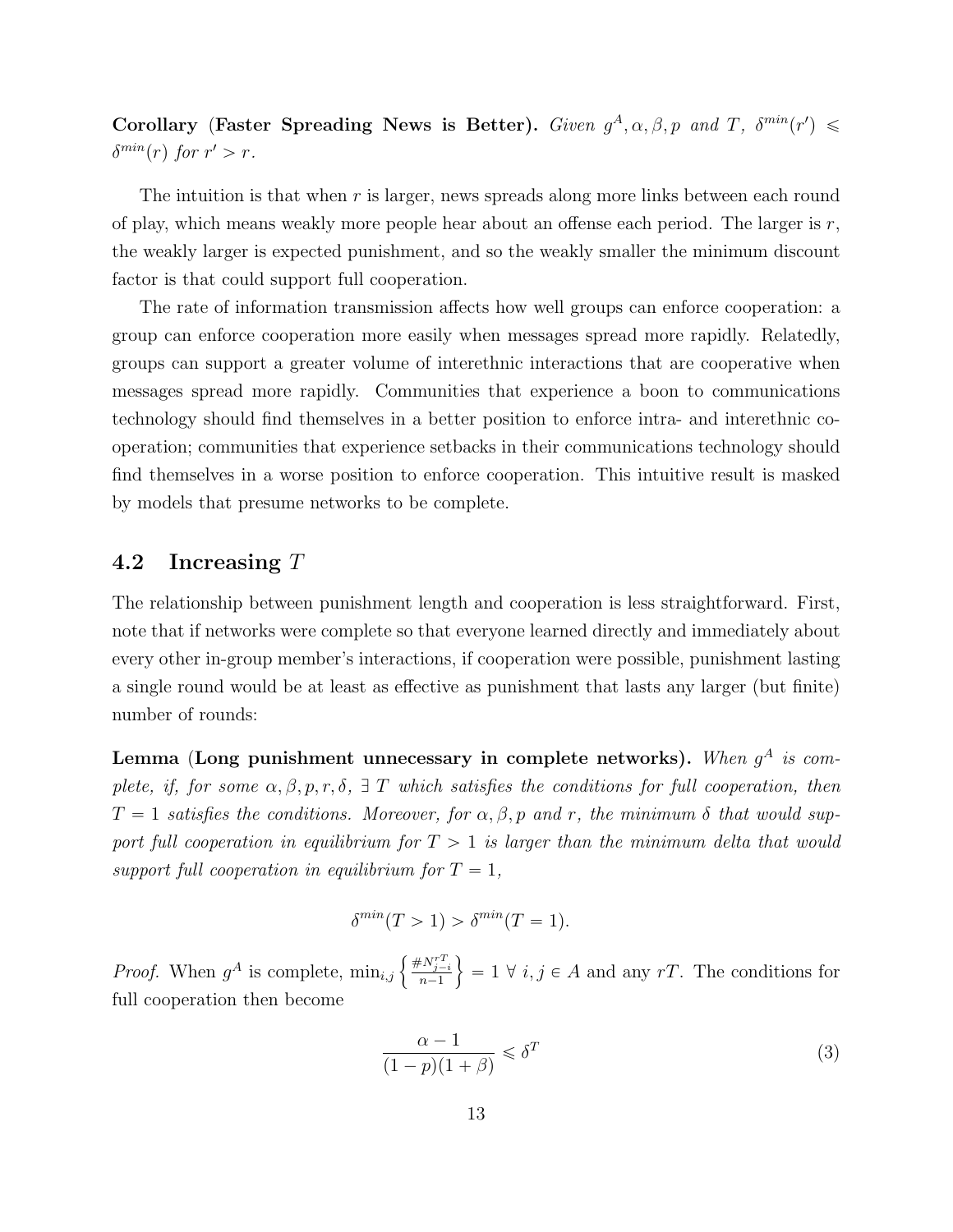and

$$
\frac{\beta}{(1-p)(1+\beta)} \leq \delta^T.
$$
\n(4)

Now for a set of parameters  $\alpha, \beta, p, \delta$ , since  $\delta < 1$ ,  $\delta^T$  is decreasing in T, so if  $\exists$  T which satisfies the above conditions,  $T = 1$  does. Moreover, since T only enters into the conditions via  $\delta^T$ , larger T increases the minimum  $\delta$  required to support full cooperation.  $\Box$ 

Finite punishment longer than a single round turns out to be not just unnecessary but harmful in the case of complete networks because it delays additional punishment that those contemplating defecting a second time in a row would face.

Real world communication networks tend to not be complete; instead, some possible links are absent so that some people receive news second-hand or third-hand or more.<sup>[9](#page-13-0)</sup> Considering realistic, incomplete networks recovers the potential usefulness of long punishments:

Corollary (Long punishment can be helpful in realistic networks). When  $g^A$  is incomplete, for  $\alpha, \beta, p, r$ , it can be that  $\exists T > 1$  which satisfies the conditions for full cooperation, and which requires a lower minimum  $\delta$  than  $T = 1$ . In fact,  $\exists$  incomplete networks q such that the conditions for full cooperation can only be satisfied for  $T > 1$ .

When networks are complete, a longer punishment phase punishment phase (longer  $T$ ) only serves to delay the last round of punishment. Since this round is the only round relevant to the binding defection– one in which a player defects in a round immediately following his previous defection– then increasing  $T$  has the sole consequence of delaying punishment. Since  $\delta$  < 1, the larger T, the more punishment is attenuated and hence enforcing full cooperation becomes more difficult.

When networks are incomplete (the more realistic case), a longer punishment phase has two consequences: once again it delays the last round in a punishment phase, but it also weakly (and often strictly) increases the number of people who would participate in that round of punishment. The larger  $T$ , the more time news of a defection has to spread through an incomplete network, reaching more and more people. The latter can dominate the former and make enforcing cooperation strictly easier as T increases.

Long punishment phases increase the amount of expected punishment by both increasing the number of time periods in which a person is eligible for punishment and by increasing

<span id="page-13-0"></span> ${}^{9}$ See [Larson and Lewis](#page-25-3) [\(2016\)](#page-25-3) for an example. Some have argued that humans have an innate upper limit on the number of meaningful relationships they can maintain [\(Dunbar,](#page-25-4) [1992\)](#page-25-4); groups with more members than this upper bound naturally have incomplete networks.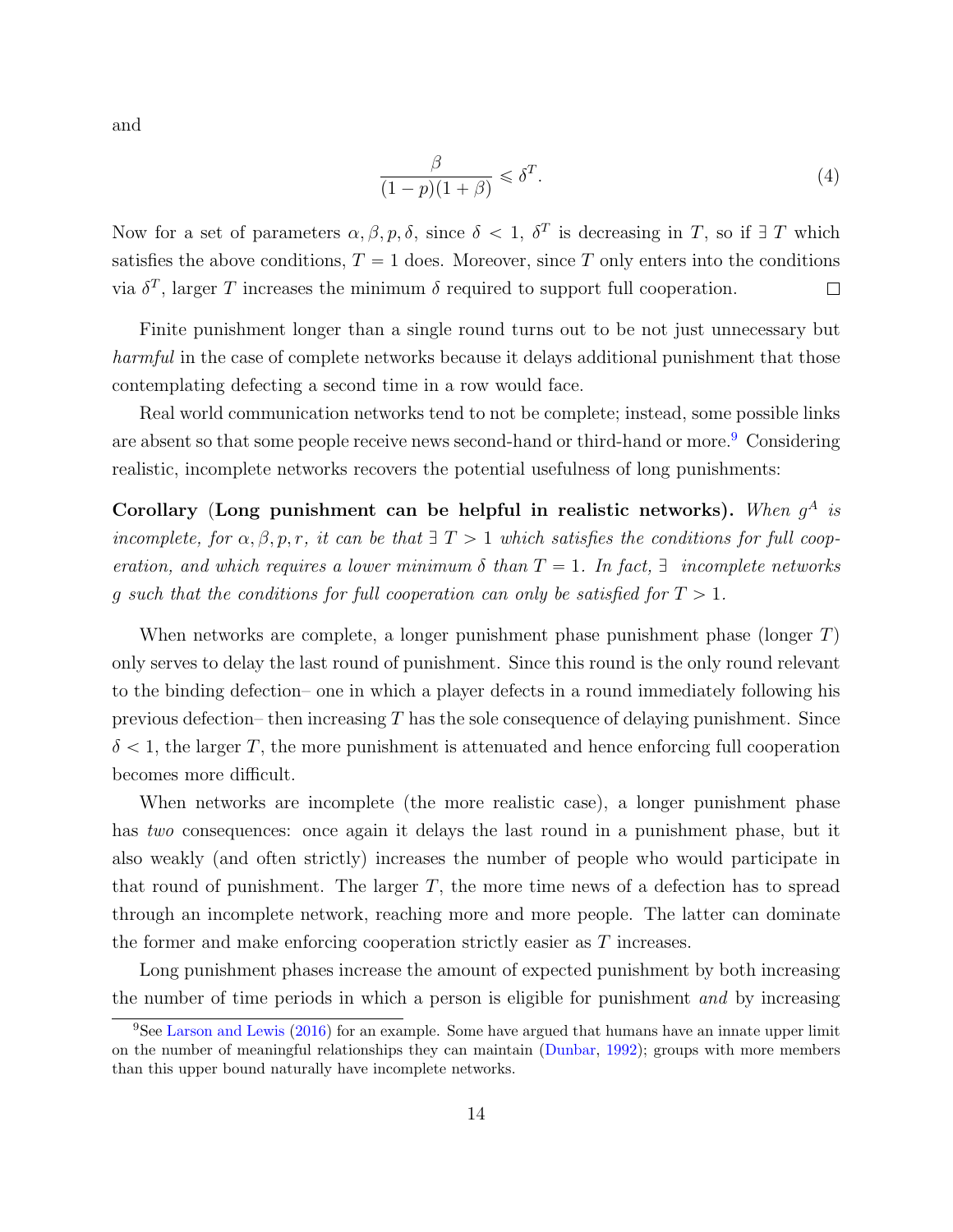the number of people who know that punishment is deserved. This second coordinating role is masked when communication is assumed to be instantaneous.[10](#page-14-1)

## <span id="page-14-0"></span>5 The Downside to Ethnic Heterogeneity

As discussed in the text, the fundamental reason out-group interactions are a problem is not that the out-group is not tasked with punishing in-group members. The problem is that information does not reach one group from the other. In fact, if the out-group were tasked with punishing while the communication barrier between the two groups persisted, cooperation would still be easier to enforce if interactions between the two groups were limited. Communication barriers make interactions with other groups reduce a group's ability to enforce cooperation, and consequently create gains from isolation.

To see this, consider a more general setup in which a population has a communication network subdivided into x components  $C_1, \ldots, C_x$  with members  $\{1, \ldots, n\}, \{n + 1, \ldots, 2n\}$  $, \ldots, \{(x-1)n+1, \ldots, xn\}$ , respectively.<sup>[11](#page-14-2)</sup> This could be an area containing x different ethnic groups. We have so far been considering the case of  $x = 2$  so that there are two distinct sets of people, though we have been adding an additional constraint, that people in one of the sets of people cannot recognize people in the other set.

Now, relax the recognizability constraint so that anyone in any component can recognize anyone in any other component. Suppose that people still encounter each other at random and they make use of an in-group policing strategy where everyone regards everyone else, all xn people, as being part of the in-group. In other words, anyone can punish anyone else if they learn about an offense. Figure [2](#page-15-0) shows a toy example with  $x = 3$ ,  $xn = 24$ .

Consider the best case scenario for cooperation: fix  $r$  and  $T$  to be large enough so that given the other model parameters, the reach of news is as wide as possible before the end of the punishment phase.<sup>[12](#page-14-3)</sup> In this setup, all [2](#page-15-0)4 group members in Figure 2 are charged with punishing anyone else if they know punishment is deserved. Suppose 1 defects against 16. In the best case scenario, news could reach everyone in  $C_1$  and  $C_2$ . No further increase in r or T could increase the reach of news beyond the two components, which means no one in  $C_3$  would know to punish. An even more problematic scenario arises when someone in

<span id="page-14-1"></span><sup>10</sup>Real world punishment does vary in duration. Some blood feuds demand single instances of homicide as punishment, some demand more [\(Boehm,](#page-25-5) [1984\)](#page-25-5). Some groups of traders punish cheaters with a one-time fee, some charge cheaters with long-term exile [\(Greif,](#page-25-6) [1993\)](#page-25-6).

<span id="page-14-2"></span> $11$ Components have the same number of nodes to simplify matching probabilities. None of the results here require identically-sized components.

<span id="page-14-3"></span><sup>&</sup>lt;sup>12</sup>Take  $rT = \max_x \{diam(C_x)\}.$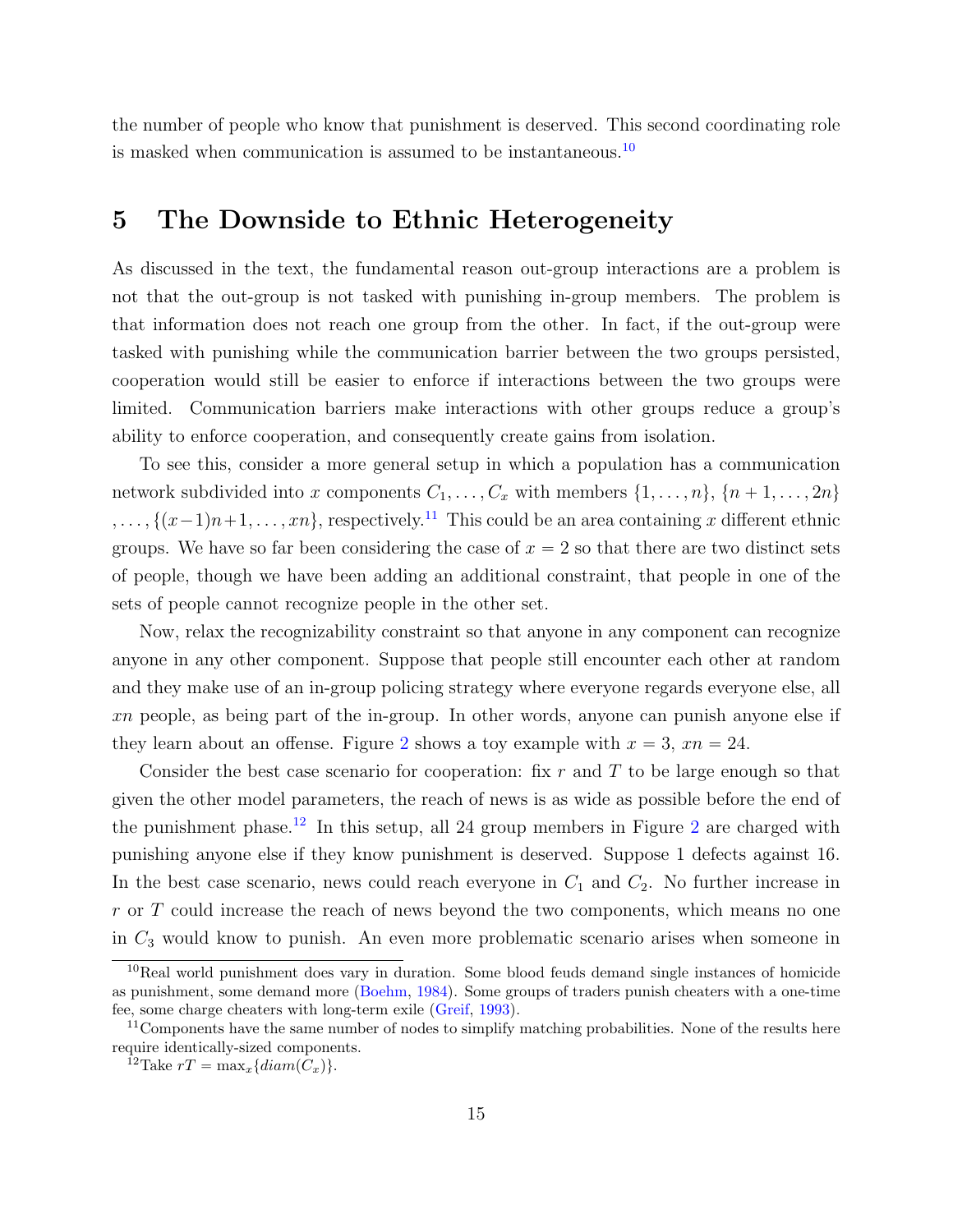<span id="page-15-0"></span>

Figure 2: Example group with three components,  $C_1$ ,  $C_2$  and  $C_3$ .

 $C_1$  defects against someone else in  $C_1$ . Then at most everyone in  $C_1$  could know, but no one in either  $C_2$  or  $C_3$  could. Communication barriers preventing news in one component from reaching other components limit the maximum number of people who could punish misdeeds.

This setup reveals that the greater the number of individuals who reside outside of a component, the worse the individuals inside that component are able to enforce cooperation in any interactions. This suggests one way that ethnic heterogeneity can undermine full group cooperation. If news relevant to social sanctioning spreads within but not across ethnic groups, then the presence of other ethnic groups with which individuals interact reduces a group's ability to enforce in-group cooperation. The larger the number of individuals outside of one's ethnic group, as when the area is highly heterogeneous, the worse the group is at enforcing both across *and within-group* cooperation. Heterogeneity dilutes the efficacy of social sanctions.

Proposition (Dangers of Heterogeneity). An ethnic group i's maximum punishment for an in-group offense is decreasing in  $\sum_{j\neq i} \#C_j$ .

Proof. The maximum probability of punishment occurs when everyone within a component immediately learns of an in-group defection. Consider a component  $C_i$  with  $\#C_i$  members. The expected probability of in-group punishment depends on the probability of being matched with an in-group member,  $\frac{\#C_i}{n-1}$ . This is increasing in the number of other individuals within the component, and hence decreasing in the number of other individuals outside ř the component,  $n - \sum_{j \neq i} \#C_j - 1$ .  $\Box$ 

Not only does this logic help to make sense of the empirical difference between cooperation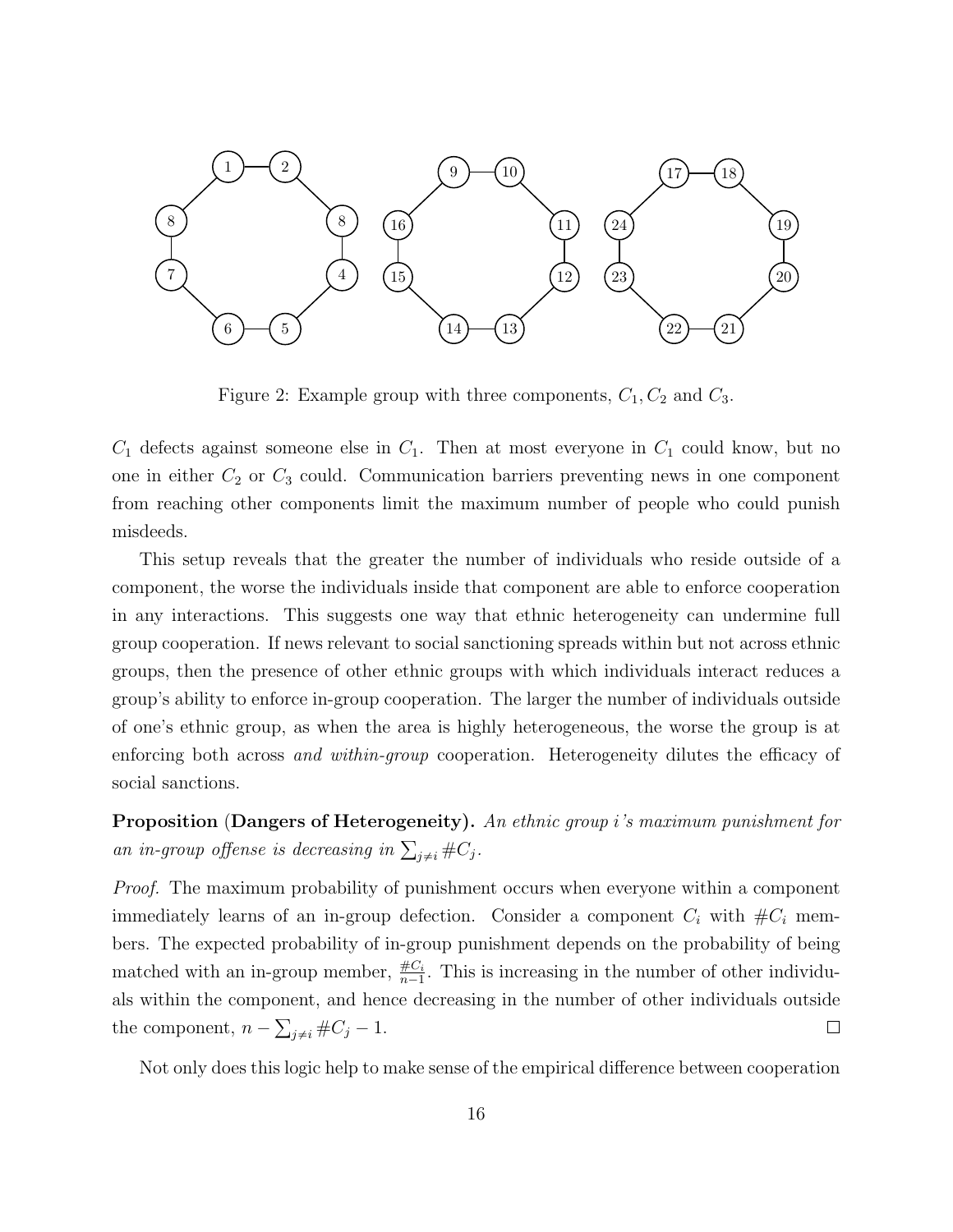in ethnically heterogeneous and homogeneous areas, but it also reveals a general incentive to isolate interactions. When barriers prevent news from reaching some, components would be better off only interacting with fellow members of the component. Let  $p^{\text{own}}$  be the probability that a player is matched with a member of his own component, so that he is randomly matched with a member of any other component with probability  $1 - p^{\text{own}}$ .

**Proposition (Gains from Isolation).** Groups with components  $C_1, \ldots, C_x, x \geq 2$ , are best able to enforce cooperation when  $p^{own} = 1$ .

*Proof.* Suppose a group with  $xn$  members has a network  $g$  separated into components  $C_1, \ldots, C_x, x \ge 2$ , each with *n* members. Let  $p^{\text{own}}$  be the probability that a member of a component plays another member of his component. Everyone can recognize everyone, and everyone is tasked with punishing anyone they know has defected. Given  $\alpha$  and  $\beta$ ,  $\delta^{min}(rT)$  takes its minimum when  $rT > \max_i\{diam(C_i)\}\$ . Fix  $rT > \max_i\{diam(C_i)\}\$ . When a player defects against a member of his own subgroup, his expected probability of punishment is a mixture of  $1 * p^{\text{own}}$  and  $0 * (1 - p^{\text{own}})$ . This probability is maximized, and hence  $\delta$ is minimized, when  $p^{own} = 1$ .  $\Box$ 

Even when people can recognize each other and are tasked punishing each other, divisions in the communication network generate incentives to isolate interactions. This means that if information can get stuck in some circles, due to language barriers or cultural preferences to confide in some over others, or norms to communicate with only some others, those circles do best when they never interact with anyone outside those circles. When they do interact outside those circles, enforcing cooperation is more difficult.

### <span id="page-16-0"></span>6 Extension: Preferential Matches

The results in the article text assume that any two players within group A are equally likely to encounter one another to play the Prisoner's Dilemma. The network determines who discusses outcomes of these encounters with whom– people gossip with network neighbors– but has no bearing on the probability of encountering any particular in-group member. Here I show that, except in an extreme, knife-edge case, interacting more frequently with network neighbors does not change the key result about peripheral members or integrated networks. Network reach rather than network density continues to be the relevant metric for comparing networks.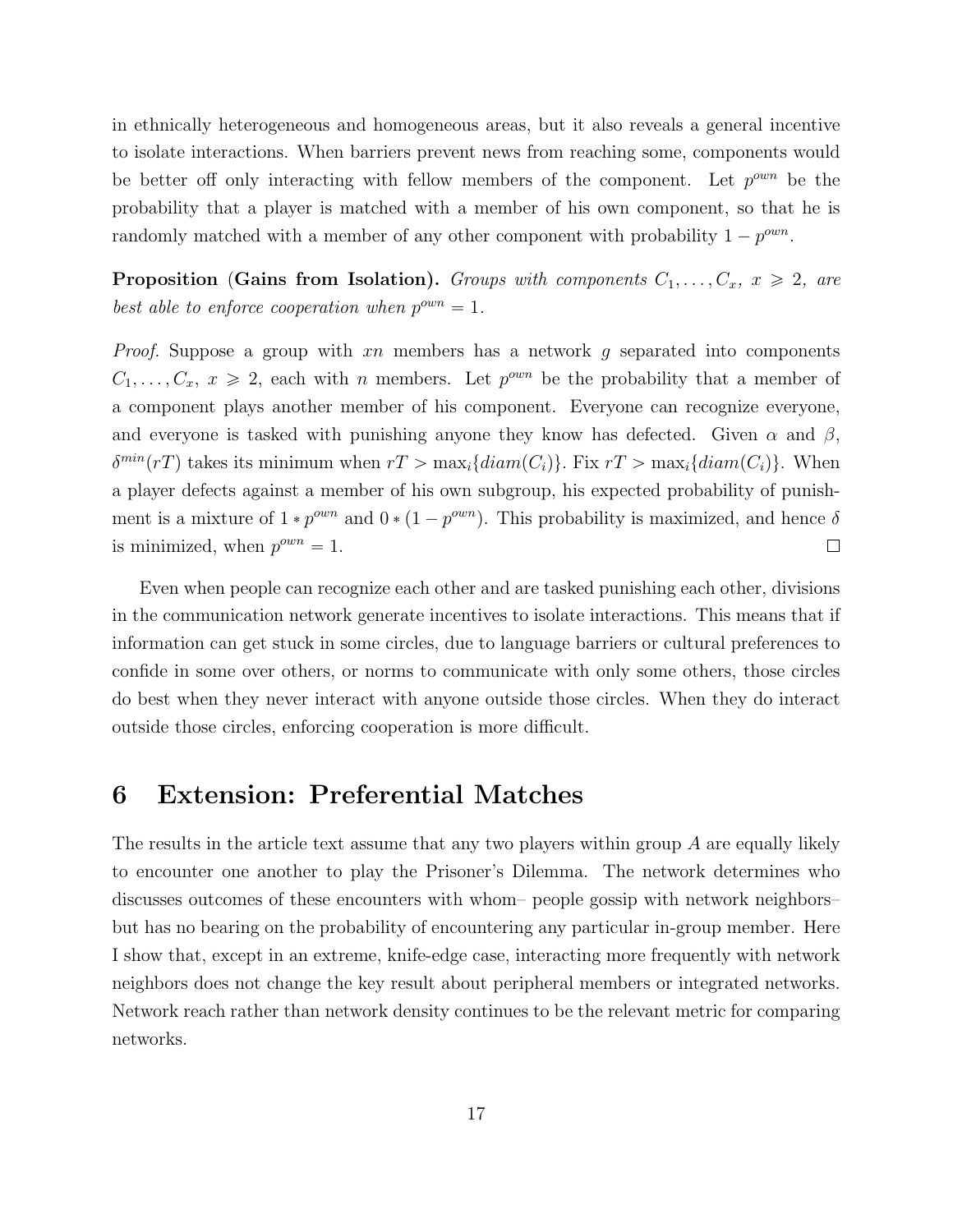In the article, the probability that player  $i \in A$  encounters any other player  $j \in A$ , conditional on playing someone in A, is  $\frac{1}{n-1}$ . Suppose instead that, conditional on playing an in-group member, players are more likely to play their network neighbor than anyone else. Call  $q_i^{nei}$  the conditional probability that player i plays one if i's network neighbors,  $j \in N_i(g)$ , and set  $q_i^{nei} > \frac{1}{n-1}$  $\frac{1}{n-1}$ . Call  $q_i^{oth}$  the conditional probability that i plays a nonneighbor,  $j \notin N_i(g)$ . Since  $q_i^{nei} > \frac{1}{n-1}$  $\frac{1}{n-1}$ , then  $q_i^{oth} < \frac{1}{n-1}$  $\frac{1}{n-1}$ .<sup>[13](#page-17-1)</sup>

#### <span id="page-17-0"></span>6.1 Consequences for Expected Punishment

First, consider the consequences of preferential matches for the expected probability of punishment for different types of defection. In a situation of preferential matches  $(PREF)$ , some types of defections would incur more expected punishment than they would in a situation of uniform random matching  $(NOPREF)$ . Suppose i is considering defecting against the outgroup. Under  $NOPREF$ , the conditional probability of punishment for an out-group defection would be

$$
\frac{1}{n-1} \# N_i^{rT},
$$

whereas under  $PREF$ , the same probability would be

$$
q_i^{nei} \# N_i^{rT}.
$$

Since  $q_i^{nei} > \frac{1}{n-1}$  $\frac{1}{n-1}$ , expected punishment for out-group offenses is greater for all i under  $PREF$ . In other words:

Result 1. Out-group defections are less likely under preferential matches.

The larger  $q_i^{nei}$ , the greater the conditional probability of punishment, and the greater the difference between *PREF* and *NOPREF*.

The difference between  $NOPREF$  and  $PREF$  is a bit more subtle in the case of in-group defections. Consider i's expected punishment for a defection against one of his network neighbors,  $j \in N_i$ . Under *NOPREF*, the conditional probability of punishment for an

<span id="page-17-1"></span><sup>&</sup>lt;sup>13</sup>Given  $q_i^{nei}$ ,  $q_i^{oth} = \frac{1-q^{nei}}{n-1-\#l}$  $\frac{1-q^{1}}{n-1-\#N_i}$ . However, whether these precise values will be feasible for all i when matched simultaneously depends on the network structure. Pinning down precise sets of matching probabilities for all players or specifying a Poisson meeting process that could accommodate them adds little to the intuition that this section is intended to convey. For now, simply consider preferential matching from the perspective of a single player *i* with  $q_i^{nei} > \frac{1}{n-1}$  and  $q_i^{oth} < \frac{1}{n-1}$ .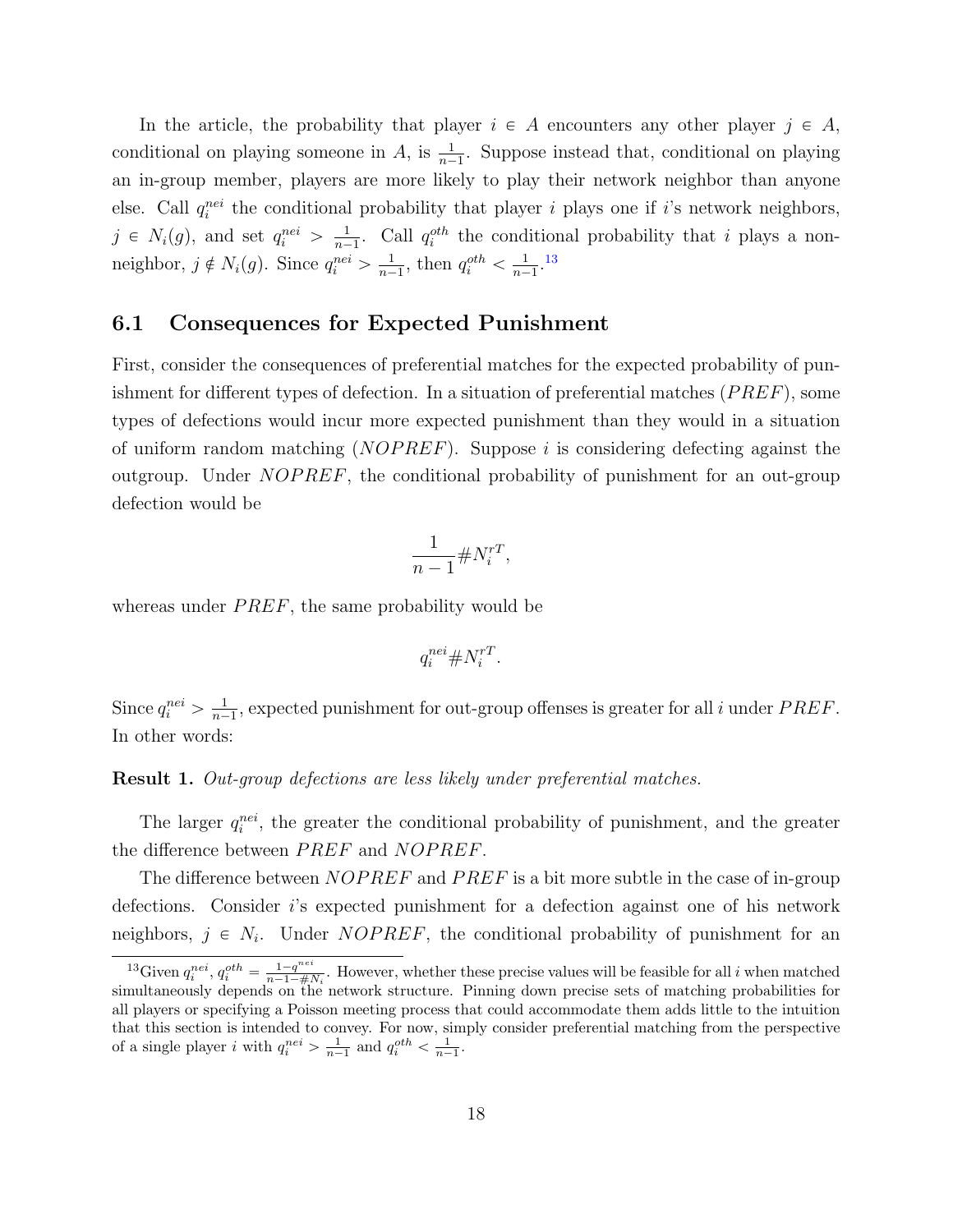in-group defection against  $j \in N_i$  would be

$$
\frac{1}{n-1} \# N_j^{rT}
$$

and the same under *PREF* would be

$$
q_i^{nei} \# (N_j^{rT} \cap N_i) + q_i^{oth} \# (N_j^{rT} \backslash N_i).
$$

The probability under  $PREF$  can be larger; this is more likely to be the case when the extent of overlap between j's  $rT - neighborhood$  and i's neighborhood is high.

Result 2. In-group defections against network neighbors can be less likely under preferential matches. The result depends on the extent to which a player's and his neighbors' network neighborhoods overlap.

So far preferential matches make out-group defections less likely, and can make in-group defections less likely. However, preferential matches open a third category of possible defections: defections against in-group members far away in the network. In fact, given that  $i$  is more likely to play his network neighbors, defections against an in-group player  $j$  far from i and i's neighbors in the network become *more* tempting. News of these defections spread from j through the network. If j is far from  $i$ 's neighbors, the in-group members whom  $i$ plays especially frequently are unlikely to hear about his offense. Defecting against those outside of one's neighborhood becomes more profitable.

Specifically, for a player j such that  $N_j^{rT} \cap N_i = \emptyset$ , the conditional probability of punishment that  $i$  expects from defecting against  $j$  under  $NOPREF$  is

$$
\frac{1}{n-1} \# N_j^{rT}
$$

and under *PREF* is

$$
q_i^{oth} \# N_j^{rT}.
$$

Since  $q_i^{oth} < \frac{1}{n-1}$  $\frac{1}{n-1}$ , the expected probability of punishment is strictly less under *PREF*.

Result 3. In-group defections against individuals far away in the network are more likely under preferential matches.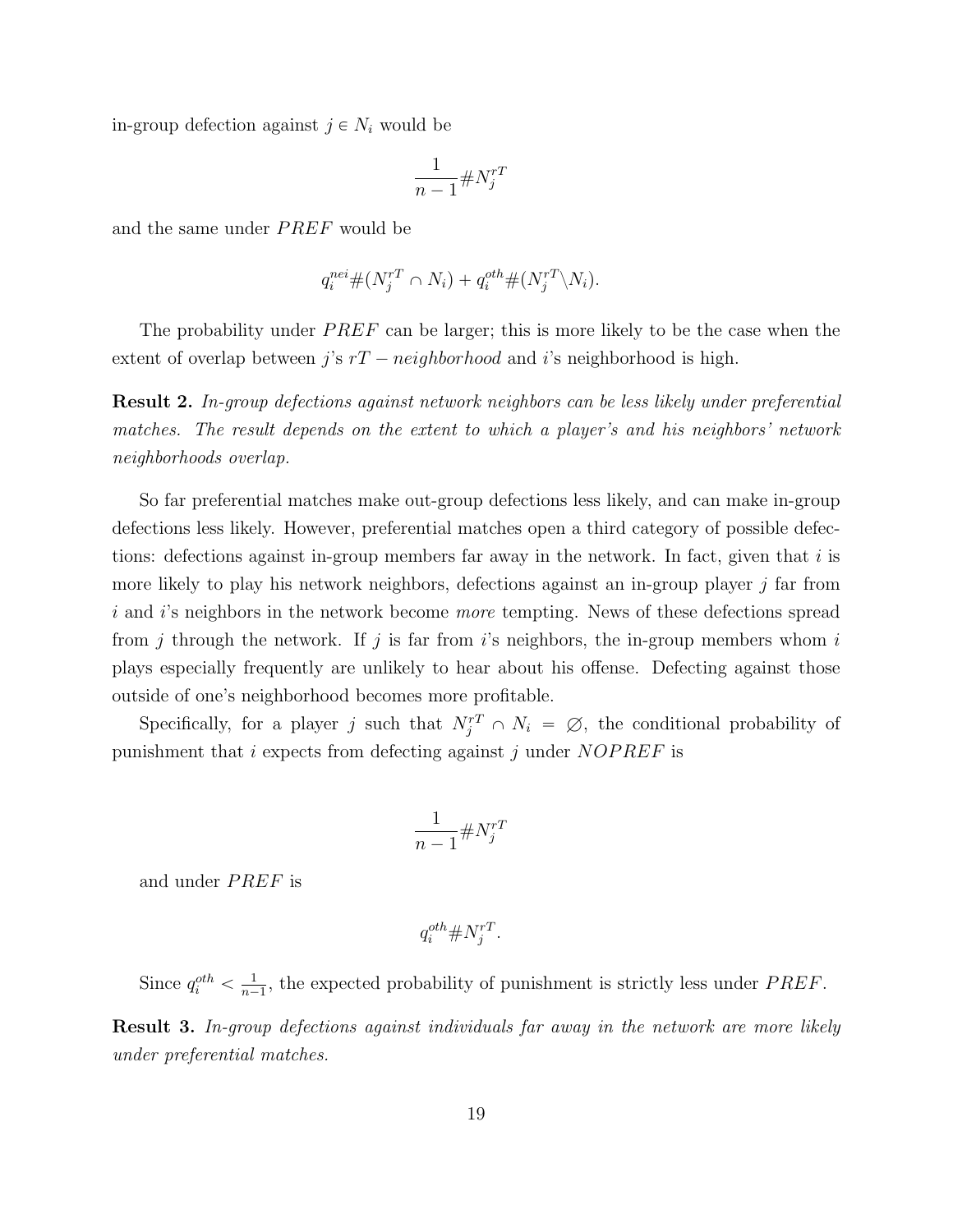#### <span id="page-19-0"></span>6.2 Robustness of Density v. Integration Result

Furthermore, probability of punishment under  $PREF$  depends on  $\#N_j^{rT}$ . This means that the most tempting targets outside of one's neighborhood are the most peripheral in-group members. A peripheral in-group member outside of one's network neighborhood is especially unlikely to reach one's neighbors with news of the offense, posing the greatest temptation. In fact, the binding case for full cooperation under preferential matches is the case of temptation to defect against peripheral in-group members far away in the network. This suggests that the integration result still holds:

#### Result 4. Even under preferential matching, integrated networks are optimal.

In fact, the closer  $q$  becomes to 1 without reaching it, the greater the temptation to defect against peripheral ingroup members outside of one's network neighborhood. This temptation is only remedied in the limiting case in which  $q = 1$ , i.e. players exactly never encounter anyone except network neighbors. In this extreme case, players never have the chance to defect against someone far away because they never encounter someone far away: players only ever have the opportunity to defect in ways that would be known by the in-group members they encounter. In this limiting case, peripheral network positions are unproblematic because players always play someone to whom they are connected; however, in this case, the density of the ethnic group is not only not a sufficient condition for cooperation, but it is irrelevant to cooperation.

Adding links to the network would have no bearing on incentives to defect against the out-group or to defect on in-group members far away (opportunities to do the latter would never be realized). The arrangement of links only affects incentives to defect against network neighbors. The optimal network would be a fragmented one in which every person had only a single neighbor. The fragmented pairs could perfectly punish wrong-doing against the out-group and against each other. Equally good would be networks with perfectly overlapping networks– networks fragmented into fully-connected cliques. However, the interaction network of disjoint pairs containing only  $\frac{n}{2}$  would be just as cooperative as the network of larger cliques with more links.

While this limiting case may be informative for ways that networks splinter or change over time, and perhaps is informative about gradual subdivisions of larger populations into ethnicities and clans, it is probably a poor representation of real ethnic groups living together in a village. Daily life may require interactions with many others in the village. These interactions can in principle occur independent of a network of interpersonal communication–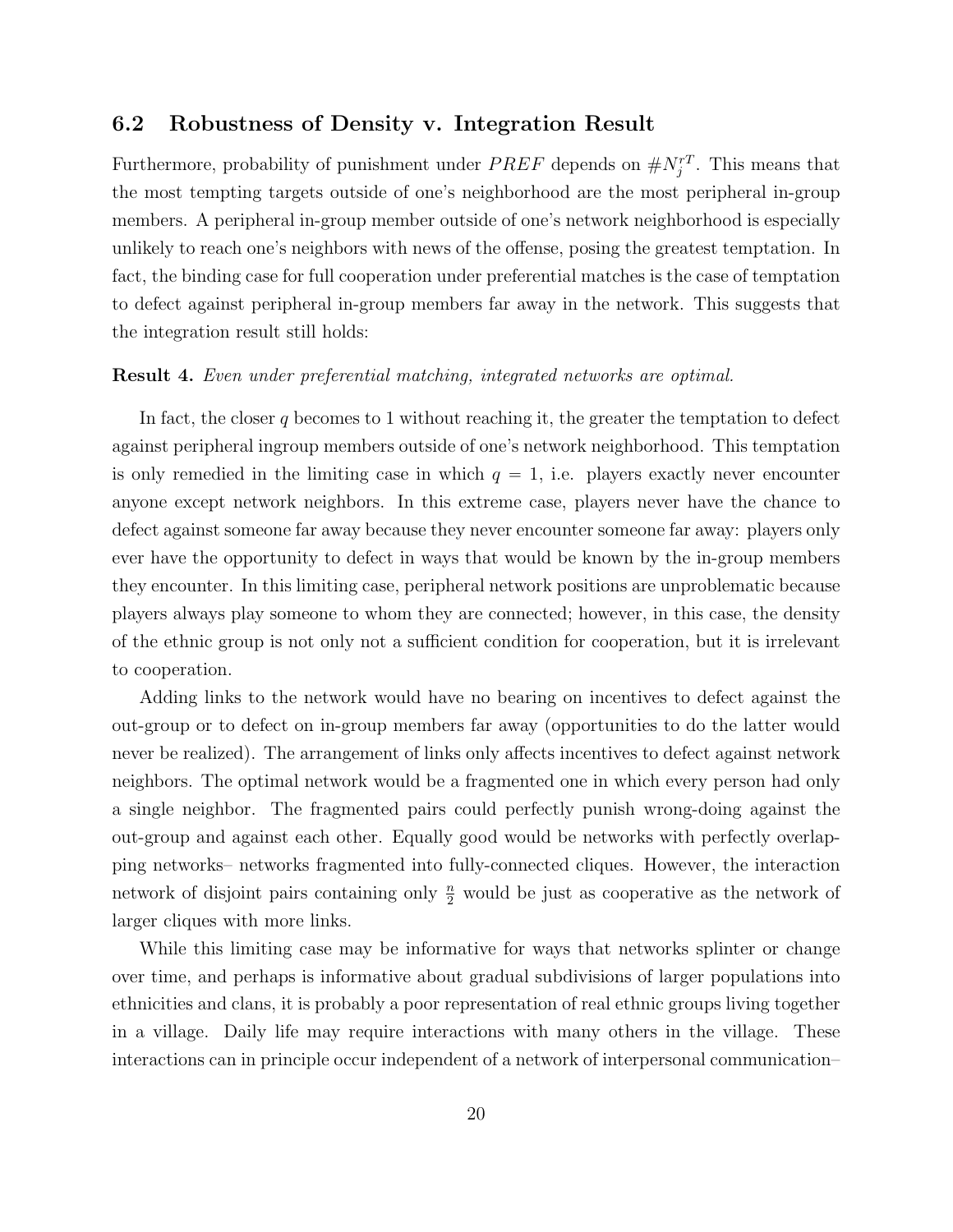bonds forged due to trust and a willingness to confide [\(Larson,](#page-25-7) [2016\)](#page-25-7). If interactions are not in practice independent of these bonds as the article text assumes, they are likely to be only partly constrained by them– a relatively higher probability of encountering someone trusted enough to share information with– rather than fully determined by them – the impossibility of interacting with anyone else.

The above intuition can be summarized as the following:

- 1. Even when people are more likely to encounter their neighbors in a network than other ingroup members, peripheral network positions still pose problems for full cooperation. So long as people occasionally encounter non network neighbors, then the more likely they are to encounter their network neighbors, the more tempting it is to defect against the peripheral ingroup players far away in the network. Integrated networks are still optimal.
- 2. In the limiting case in which people only encounter their neighbors in a network and exactly never encounter any other ingroup members, peripheral network positions are unproblematic. However, in this case, it is not the density of the ethnic network, but local pockets of density that improve cooperation.

## <span id="page-20-0"></span>7 Elaboration of the Relationship between Network Density and Cooperation

Here I further elaborate on the relationship between network density and full intra- and interethnic cooperation. The density of a network is the ratio of links present in the network to the total possible number of links, which for an undirected network of n nodes is  $\frac{n(n-1)}{2}$ . For two networks with the same number of nodes, comparing the number of links present is equivalent to comparing density.

Lemma 1 suggests the following:

Result 5. Intra- and interethnic cooperation are easiest to enforce when the network g is perfectly dense.

That is, when every possible link is present, peer sanctions are maximally effective at enforcing cooperation: full cooperation can be enforced in equilibrium for the lowest possible value of the discount factor. In this case, every coethnic would learn about any offense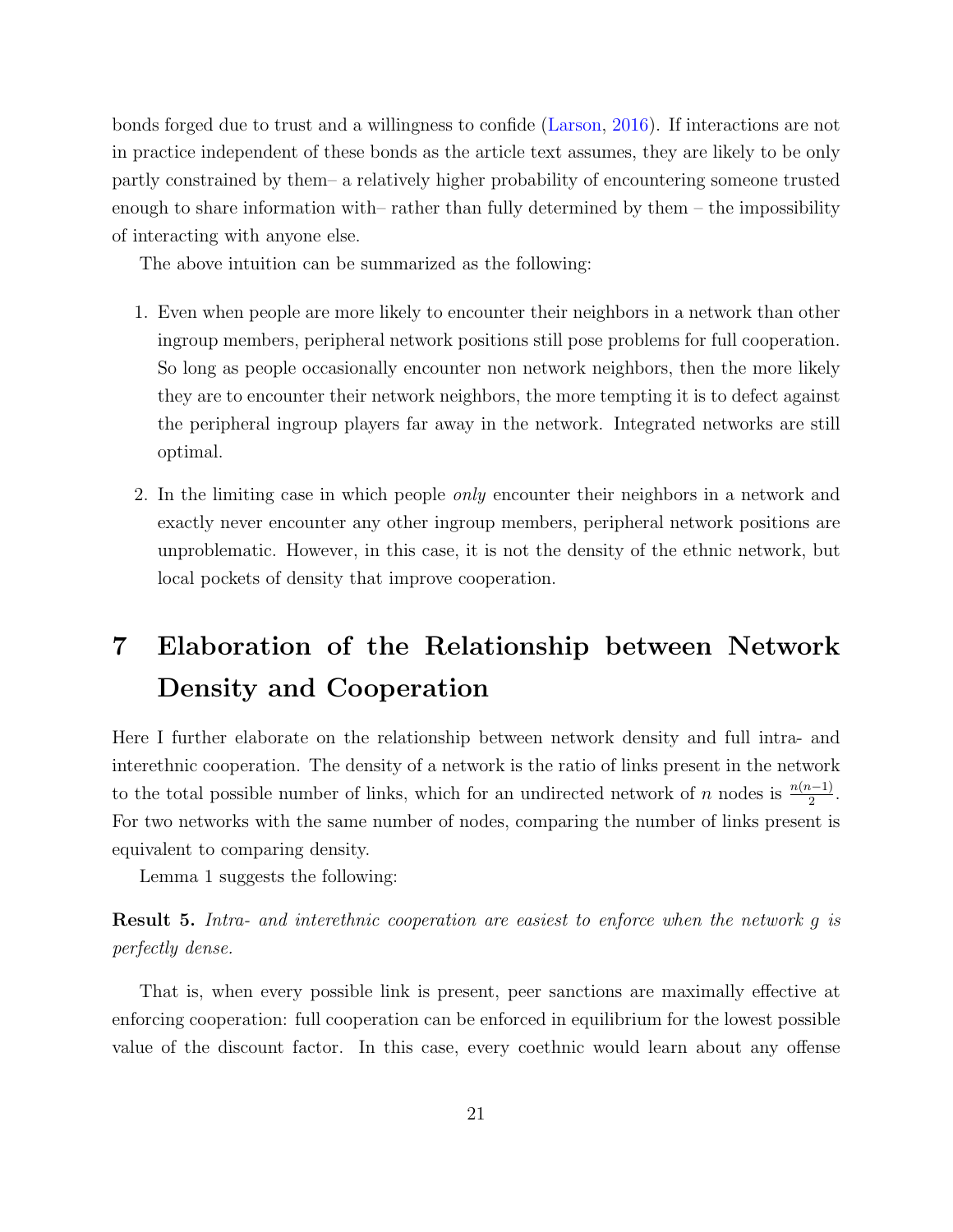immediately, making the set of punishers every other coethnic. In this sense, density is helpful for cooperation.

However, realistic communication networks among ethnic groups are not perfectly dense.<sup>[14](#page-21-0)</sup> Instead, individuals confide in only a subset of their group. The important question for assessing prospects for cooperation empirically is whether groups with imperfectly-dense networks (i.e. incomplete networks) can be compared in terms of their respective density.

Although perfect density is optimal in a sense, it is not the case that for incomplete networks the denser network is better for enforcing cooperation:

**Result 6.** Given incomplete networks  $g^A$  and  $g^B$ ,  $g^A$  being denser than  $g^B$  does not imply that cooperation is easier to enforce among A, and cooperation being easier to enforce among A does not imply that  $g^A$  is denser than  $g^B$ . Greater density is neither necessary nor sufficient for cooperation to be easier to enforce.

This is the same result that is reported in the main article. Because peripheral and controlling network positions bind, a network can be denser and yet enforcing full cooperation can be more difficult, and for a network such that enforcing full cooperation can be easier, that network can be less dense. Density is simply not the relevant metric for comparing groups with incomplete (and hence realistic) networks.

Now, it is the case that if links were arranged optimally, a larger number of links reduces the minimum discount factor that supports the enforcement of full cooperation in equilibrium. In other words, for a given number of nodes, a larger number of links makes enforcing cooperation easier given that the links are arranged optimally. As established in the article text, the optimal arrangement is one that maximizes the minimum  $rT - neighborhood$  in the network and eliminates controlling positions.

**Result 7.** For a set of nodes of size n, and number of links e and  $e'$  such that  $e' > e$ , enforcing cooperation on a network with the optimal (perfectly integrated) arrangement of  $e'$ links is weakly easier than enforcing cooperation on a network with the optimal arrangement of e links.

If a network could be constructed from scratch and the links could be forged optimally, then doing so with more links to arrange will result in a network on which enforcing full inter- and intra-ethnic cooperation is easier. However, it is important to separate this result from the one before it. Simply because we could design a more cooperative network if

<span id="page-21-0"></span><sup>14</sup>See [Larson and Lewis](#page-25-3) [\(2016\)](#page-25-3).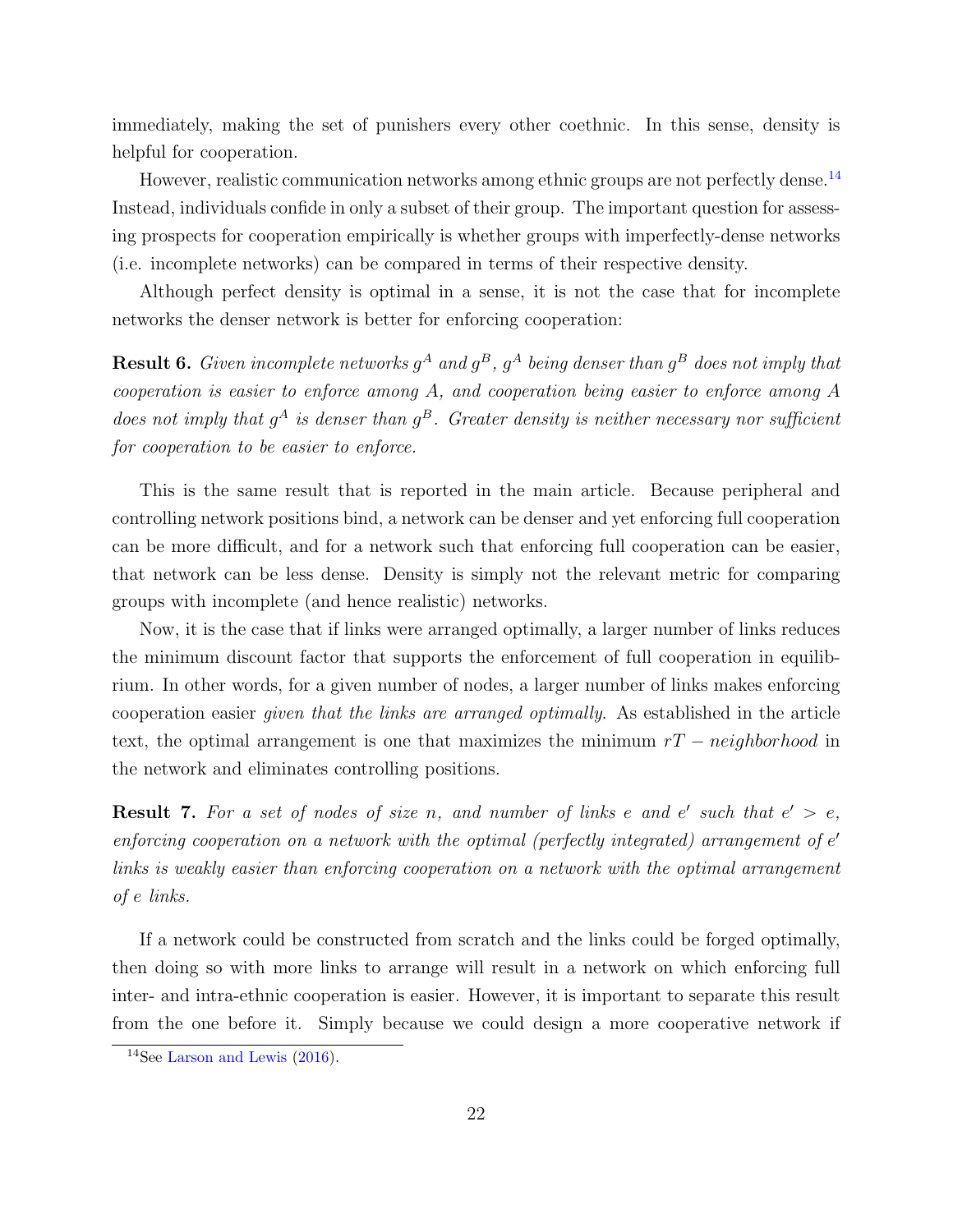we had more links to work with does not mean that if we observe two groups, the group with the denser network will be more cooperative. Whether the denser network will be more cooperative depends on how peripheral the most peripheral positions are and how controlling the controlling positions are.

Finally, we can consider the addition of links to existing networks.

Result 8. Adding links to existing networks with a fixed set of nodes weakly improves cooperation.

Formally, given  $\alpha, \beta, p, r$  and T, If  $g^{A'} \supset g^A$ , then  $\delta^{min}(g^{A'}) \leq \delta^{min}(g^A)$ .

*Proof.* Given  $\alpha, \beta, p, r$  and T, If  $g^{A'} \supset g^A$ , then  $\exists i \in A$  such that  $N_i^{rT}(g^{A'}) > N_i^{rT}(g^A)$ , and for all other  $j \neq i$ ,  $N_j^r(g^{A'}) \geq N_j^r(g^A)$ . Then the result follows.  $\Box$ 

This suggests that for a given ethnic group, forging new meaningful lines of communication can improve cooperation by increasing the reach of news that allows people to punish wrongdoing.<sup>[15](#page-22-0)</sup> Manipulating the communication network may be challenging but is not impossible; examples are discussed in the article text. This result also suggests that removing links from a given group weakly hurts its prospects for cooperation. When relationships deteriorate or when something prevents two people from making use of their regular channel of communication, enforcing cooperation becomes more difficult.

As the proof makes clear, the additional link among a fixed set of players matters because it increases at least one person's  $rT -neighbourhood$  without reducing anyone else's. However, the conditions for full cooperation also suggest that the weak inequality will often be equality: the only time an additional link changes the ease of enforcing full cooperation is when it affects the  $rT - neighborhood$  of the player with the smallest  $rT - neighborhood$ . Increasing others'  $rT - neighbourhoods$  has no bearing on the ease of enforcing full cooperation since if they could be made to be cooperative without the additional link, they could be made to be cooperative with the additional link. Full inter- and intra-ethnic cooperation depends on the most peripheral network positions.

However, the addition of links to existing networks that are accompanied by the addition of nodes can strictly decrease cooperation. To see this, consider a set of nodes N and a new entrant i. Suppose the new entrant will be added with a link to an existing member, so the network grows by one link and one individual. The individual to whom the new entrant links

<span id="page-22-0"></span><sup>15</sup>Of course not every strategic context will have this property. Here, additional links forge new lines of communication that weakly improve the chances of social sanction. In other strategic settings, like those that exhibit free riding or collective action problems, this result would not necessarily hold.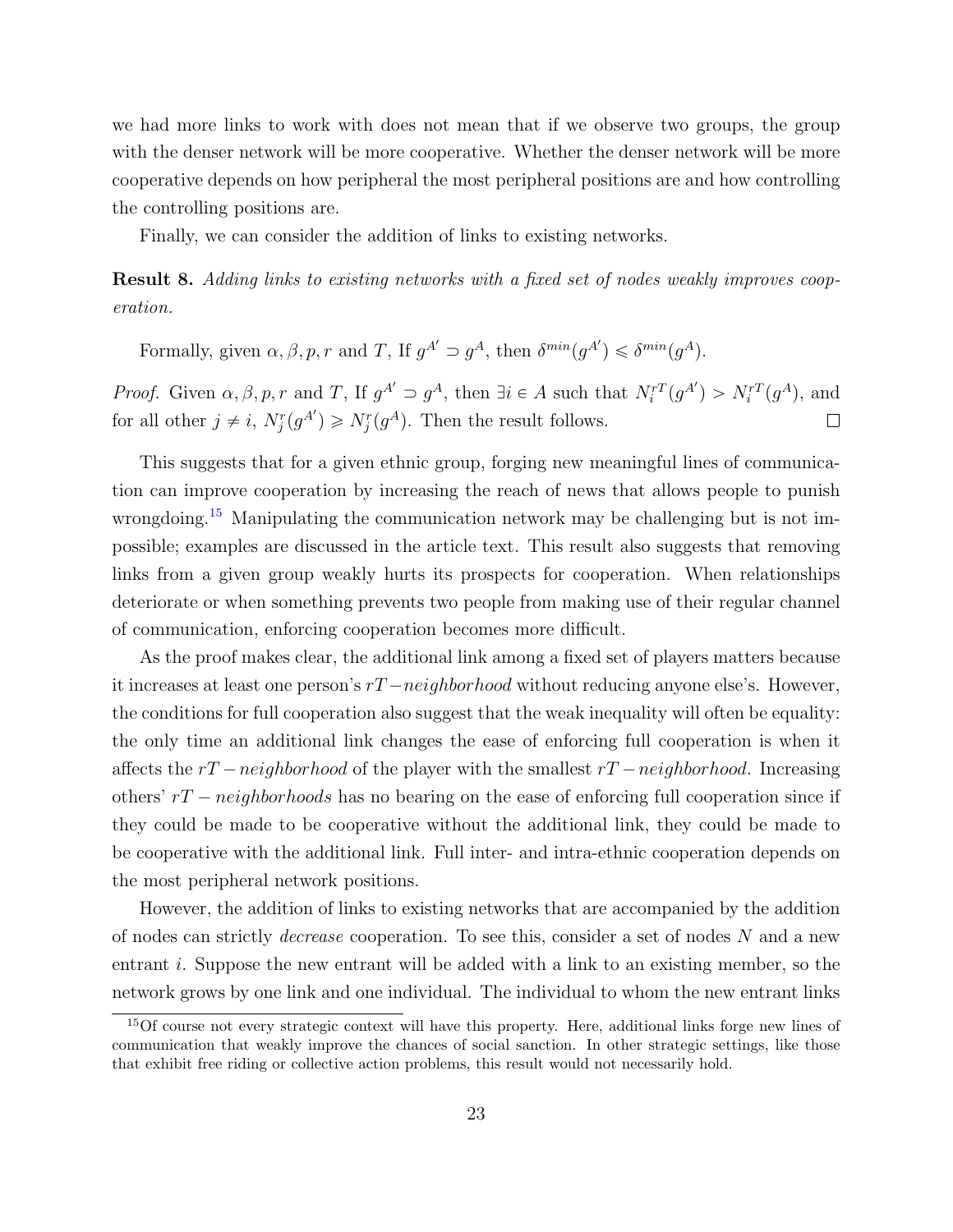will necessarily become a controlling player; in the left network of Figure 1 above, node 1 could be a new entrant and 2 is the existing member to whom he is linked. 2 then becomes a controlling player. 2 would have a new, strictly greater incentive to defect against 1 since if he did so, he could block 1's report of this misbehavior from reaching any other coethnics. In summary:

Result 9. Adding links to existing networks while also adding nodes can strictly reduce cooperation.

Hence, the relationship between density and cooperation is subtle. Perfectly dense networks are the most cooperative. When networks are imperfectly dense, density is not the correct metric by which to compare the ease of cooperation for the two networks. Networks can be denser and strictly worse at enforcing cooperation, and networks can be better at enforcing cooperation while being less dense. What matters is the arrangement of links: if links were arranged in such a way as to maximize the reach of the most peripheral players and eliminate controlling positions, then having more links would be better. But this is different from saying that we can observe two networks and compare them in terms of their relative densities. Adding links without adding new nodes always weakly improves cooperation (though the relation is only strict if the links improve the reach of peripheral players or reduce the control of controlling players); adding links while also adding nodes can strictly reduce cooperation.

### <span id="page-23-0"></span>8 Extension: Alternate Information Environment

In contrast to the information environment in the body of the paper in which news of defections only spreads from victims, consider one in which all players honestly announce whether they have been the victim or the perpetrator of a deviation.<sup>[16](#page-23-1)</sup> When news is truthful by assumption, there is no difference between in-group interactions that are unobservable and those observable to neighbors. Information spreads from every possible source in such an environment; even still, some networks face greater barriers to cooperation, and the barriers still stem from peripheral network positions.

In this environment, messages take the following form: when i deviates from  $\sigma^{NWIGP}$  in a round with in-group member j or an out group member, i sends a message  $m_{i,i,t} = \{i, t\}$  to

<span id="page-23-1"></span> $16$ This environment also captures the scenario in which actions are verifiable so that cooperative interactions generate some evidence that a player could produce to show his neighbors that he behaved cooperatively in his last interaction and failure to produce this evidence reveals that punishment is deserved. Thanks to an anonymous reviewer for suggesting this interpretation.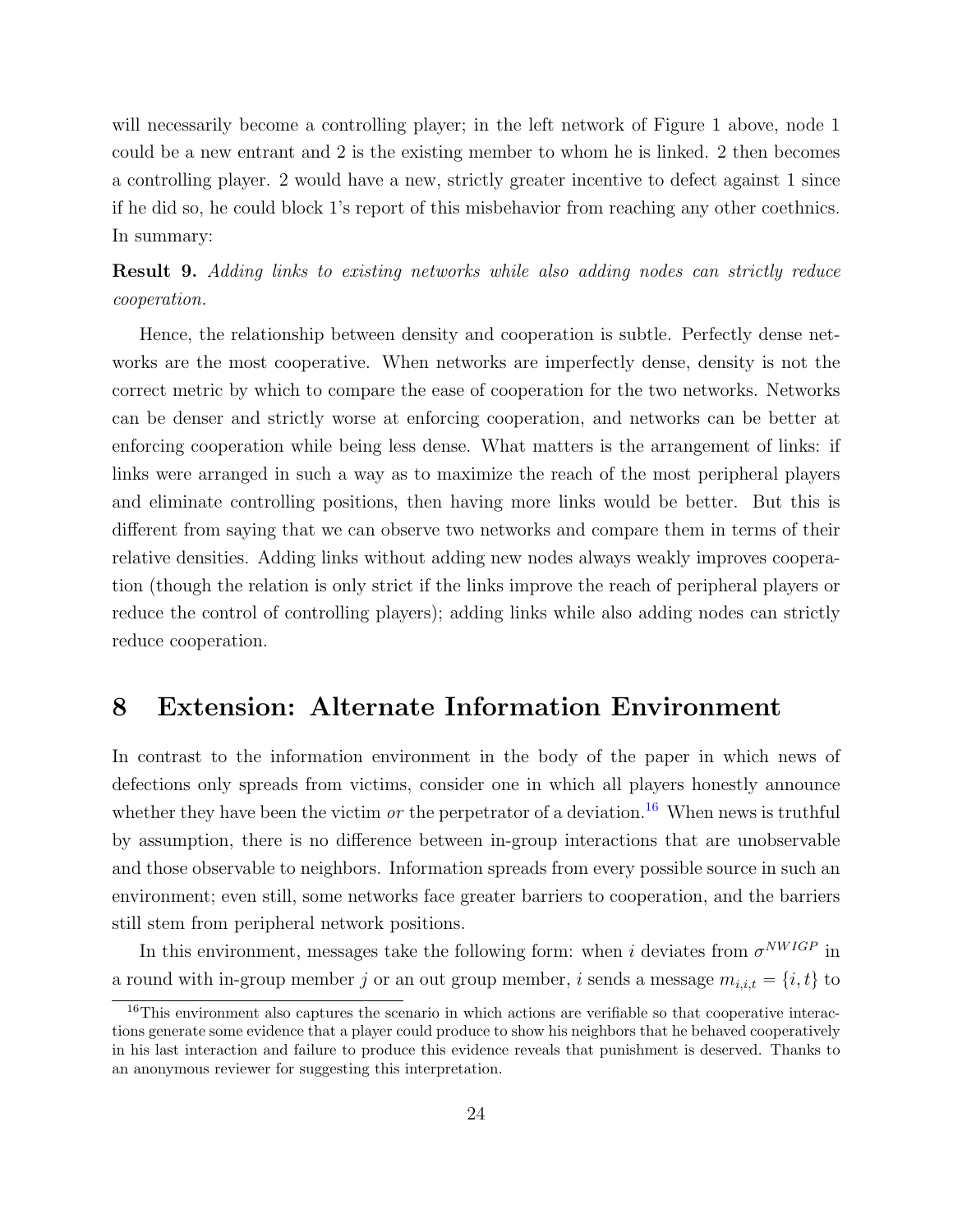himself and his neighbors and j sends a message  $m_{j,i,t} = \{i, t\}$  to himself and his neighbors which spreads through the network at rate r. Call  $M_{i,t}$  the set of individuals about whom i has received messages by the start of time t about rounds that have occurred since  $t - T$ .

This information environment differs only in that messages are also transmitted from the perpetrators of coethnic offenses in addition to the victims of such offenses. The network comparisons that result are similar. Lemma 1 in this environment becomes:

Given  $\alpha, \beta, p, r$  and T we can make the following comparisons:

1) In group A with network  $g<sup>A</sup>$ , person i can be more easily enticed to be cooperative in out-group pairings than person  $j$  when

$$
\frac{\#N_i^{rT}}{n-1} > \frac{\#N_j^{rT}}{n-1}.
$$

2) In group A with network  $g<sup>A</sup>$ , person i can be more easily enticed to be cooperative in in-group pairings than person  $j$  when

$$
\min_k \left\{ \frac{\#(N^{rT}_i \cup N^{rT}_k)}{n-1} \right\} > \min_l \left\{ \frac{\#(N^{rT}_j \cup N^{rT}_l)}{n-1} \right\}
$$

for  $k, l \in A$ .

3) For group A, network  $g^A$  satisfies the conditions for cooperation with an out-group B more easily than network  $g^{A'}$  when

$$
\min_{i} \left\{ \frac{\#N_i^{rT}}{n-1} \right\} > \min_{i'} \left\{ \frac{\#N_{i'}^{rT}}{n-1} \right\}
$$

for  $i \in A$  with network  $g^A$ ,  $i' \in A$  with network  $g^{A'}$ .

4) For group A, network  $g^A$  satisfies the conditions for cooperation among in-group members more easily than a network  $g^{A'}$  when

$$
\min_{i,k} \left\{\frac{\#(N_i^{rT} \cup N_k^{rT})}{n-1}\right\} > \min_{i',k'} \left\{\frac{\#(N_{i'}^{rT} \cup N_{k'}^{rT})}{n-1}\right\}
$$

for  $i, k \in A$  with network  $g^A$ ,  $i', k' \in A$  with network  $g^{A'}$ .

The only difference is that controlling players are no longer a problem. When both victims and perpetrators of defections spread messages (perhaps because misbehavior is observable to network neighbors), bottleneck positions in the network no longer confine messages.